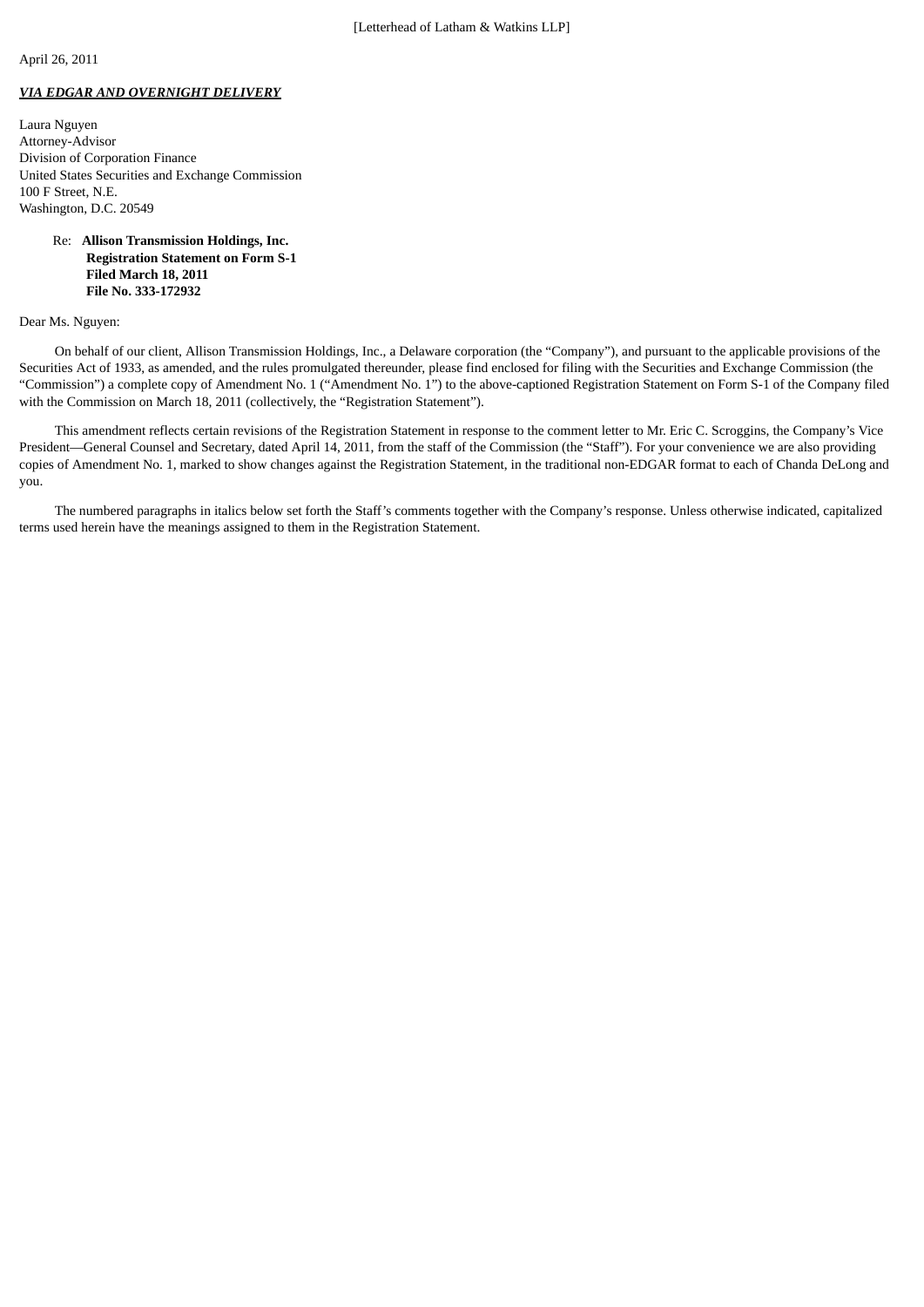## **General**

1. *Prior to printing and distribution of the preliminary prospectus, please provide us with mock-ups of any pages that include any pictures or graphics to be presented. Accompanying captions, if any, should also be provided.*

*Response:* The Company has included the proposed artwork in Amendment No. 1 on the inside front and back covers of the prospectus.

#### Market and Industry Data, page ii

2. *We note that you have relied on reports from third-party sources, including ACT Research, Frost & Sullivan, J.D. Power and Associates, and Ward's Automotive Group, for data. If any of these sources is not generally publicly available for free or at a nominal cost, please provide a consent pursuant to Rule 436 or tell us why you believe a consent is not required.*

*Response:* The Company respectfully submits that it believes a consent pursuant to Rule 436 is not required. The Company respectfully advises the Staff that it did not commission any of the studies or reports cited in the Registration Statement and none of those studies or reports were prepared in connection with the Registration Statement. In addition, the Company respectfully advises the Staff that the information contained in the studies or reports cited in the Registration Statement is publicly available for free or available on a subscription fee basis and is widely utilized by industry participants.

#### Prospectus Summary, page 1

3. *Please revise to eliminate certain redundancies in the prospectus summary as the summary should succinctly describe your business operations. We note that you describe the Acquisition Transaction on page 2 and again on page 7. You also cite the same statistics about the company's increased market share in North American on-highway markets on page 4 and again on page 8. You also state that the company has "more new products under development today than at any time in [their] history" on page 2 and again on page 8. We also note that your disclosure under the headings "Expand Our Global Leadership" on page 7 and "Continue Development of New Technologies and Products" on page 8 substantially duplicates disclosure elsewhere in your "Summary" section.*

*Response:* The Company has revised the disclosure on pages 2, 3, 6, 7 and 8 in response to the Staff's comments.

# Company Overview, page 1

4. *Please revise your first sentence to state the basis for your conclusion regarding your position as the "largest" manufacturer of fully-automatic transmissions for various commercial vehicles. In particular, please disclose how you are measuring market*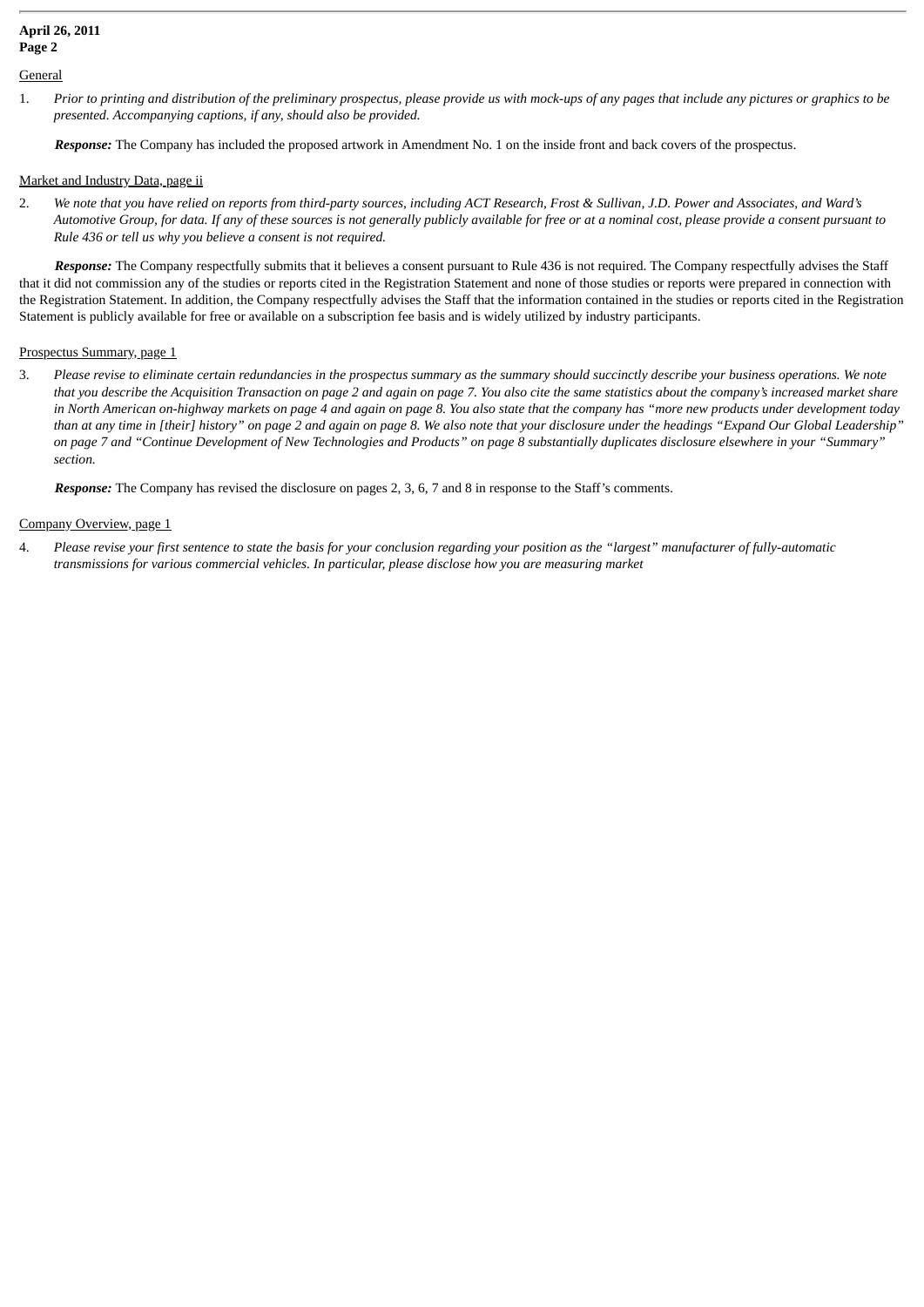*position and tell us the source of the information supporting your conclusions. While we note your presence in other countries, approximately 82% of your net sales were generated from North America. Provide similar disclosure for your statements in paragraph three regarding your "leading market position."*

*Response:* The Company respectively asserts that the Company is the world's largest manufacturer of fully-automatic transmissions by any relevant metric, including units sold and net sales, for the following fully-automatic transmission markets outlined in the first sentence, which include: (i) medium- and heavyduty commercial vehicles, (ii) hybrid-propulsion systems for transit buses and (iii) medium- and heavy-tactical U.S. military vehicles. The market for fullyautomatic transmissions for medium- and heavy-duty commercial vehicles in North America and Western Europe is estimated to have a volume of approximately 81,892 units for 2010, according to the Frost and Sullivan report entitled "Strategic Outlook of the Western European and North American Medium- and Heavyduty Commercial Vehicle Transmissions Original Equipment Market." In 2010, the Company estimates that it sold approximately 62,481 units in the North American market for medium- and heavy-duty commercial vehicles alone, which represented approximately 76% of all fully-automatic transmissions for medium- and heavy-duty commercial vehicles sold in North America and Western Europe.<sup>1</sup> The Company estimates that as of 2010 its largest known global competitors in the hybrid-propulsion systems for transit buses market, BAE Systems plc, Eaton Corp. and Hino Motors, Ltd., have had aggregate production volumes of approximately 2,870, 2,000 and 150 units, respectively. The Company estimates that as of 2010 its aggregate production volume was 4,024 units globally, which is a larger aggregate volume than any of its largest known competitors in the global hybrid-propulsion systems for transit buses market. Prior to the U.S. military's recent purchase of the Caiman Multi-Terrain Vehicle, which employs a fully-automatic transmission manufactured by Caterpillar Inc., the Company had supplied all fully-automatic transmissions for medium- and heavy-tactical U.S. military vehicles since 1980. Based upon these facts and internal estimates, the Company believes it has sold "substantially all" fully-automatic transmissions for U.S. military purchases of medium- and heavy-tactical military vehicles since 1980.

Further, units sold are directly correlated to net sales, and the Company is unaware of any competitor in these three markets that has a substantial market share or that offers fully-automatic transmissions at a price point per unit that would allow any of the Company's identified competitors to have a greater share of the units sold or net sales in these markets. As a result of the Company's market share in each of these markets, the Company believes that it would be mathematically impossible for any competitor to be "larger" than the Company by any relevant metric.

According to AutomotiveWorld.com's report entitled "Transmission automation trends in the global commercial vehicle industry," in 2010 the penetration rate of fully-automatic transmissions outside of North America was approximately 5%. Due to this low penetration rate in emerging markets, we believe that even if all fully-automatic transmissions sales for medium- and heavy-duty commercial vehicles outside of North America and Western Europe went to a single supplier other than the Company, the Company would still be the world's largest supplier of medium- and heavy-duty commercial vehicles. As such, the Company conservatively estimates its global market share to be approximately 60%, making it the largest global manufacturer of fully-automatic transmissions for medium- and heavy-duty commercial vehicles. 1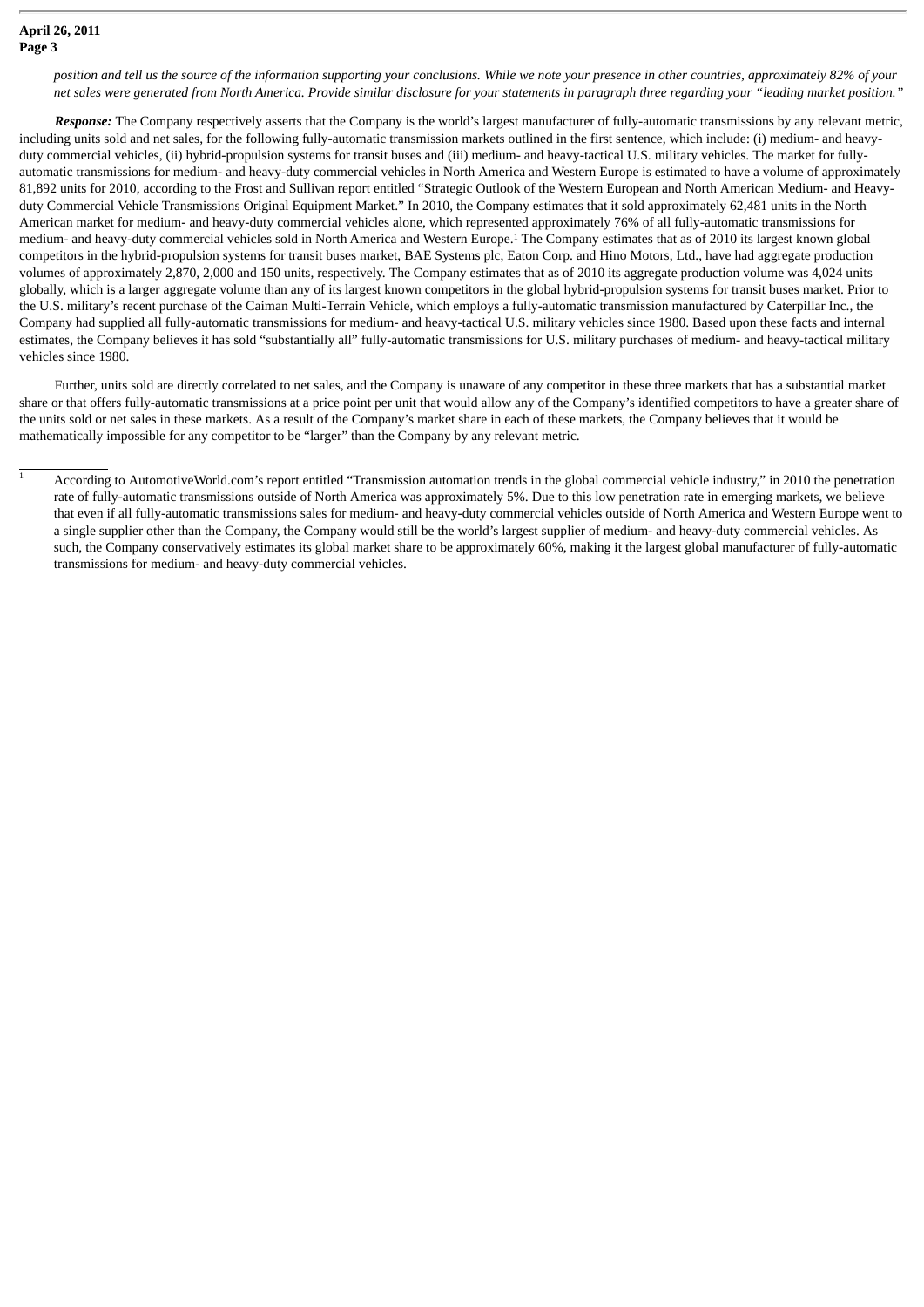Pursuant to Rule 418(b) under the Securities Act of 1933, as amended (the "Securities Act"), the Company is supplementally furnishing with this response a copy of each report cited above. Each report has been marked to indicate the data referenced in this response. The Company hereby requests that these materials be returned to the Company upon completion of the Staff's review and that, pending such return, these materials be withheld from release. The supplemental materials are not being furnished in electronic format, and are not being filed with nor deemed part of the Registration Statement nor any amendment thereto.

5. *Please provide support for your statement that the Allison brand is one of the most recognized in the industry "as a result of the performance, reliability and fuel efficiency of [y]our transmissions" or state as a belief of management. Also revise the first sentence of the third paragraph on page 1 and throughout the prospectus accordingly.*

*Response:* The Company has revised the disclosure on pages 1 and 64 in response to the Staff's comments to qualify the statement as a belief of management.

6. *Please briefly disclose here and on page 61 how you are "well-positioned to capitalize on numerous attractive growth opportunities" and either provide verifiable support for this conclusion or state as a belief of management. Also make similar revisions related to your "strong position" to capitalize on growth trends in your industry on page 6.*

*Response:* The Company has revised the disclosure on pages 1, 2, 6 and 64 in response to the Staff's comments to indicate how the Company is well positioned to capitalize on the growth opportunities it has identified and to qualify the statement as a belief of management.

7. *Refer to the last sentence of the first paragraph. Revise here and on page 61 to include comparable financial data for years ended December 31, 2009 and December 31, 2008. Providing that financial information will assist investors in evaluating the information presented.*

*Response:* The Company has revised the disclosure on pages 1 and 64 in response to the Staff's comment.

8. *Please remove qualitative phrases or terms from the prospectus as these phrases or terms are qualitative and unverifiable, or advise. In this regard, please delete "end users often specify an 'Allison' transmission when ordering a commercial vehicle, creating a pull-through demand for our products" on page 1, "compelling value proposition" on page 1 and on page 5 and "superior value proposition" on page 5. Please also quantify "numerous." Please also make similar revisions in the Business section.*

*Response:* The Company has revised the disclosure on pages 1, 5, 7, 64 and 78 in response to the Staff's comments. With respect to the comment to delete "end users often specify an 'Allison' transmission when ordering a commercial vehicle, creating a pull-through demand for our products" on page 1, the Company has modified this statement to note that it is a belief of the Company. The Company believes, based on its sales strategy and an analysis of its sales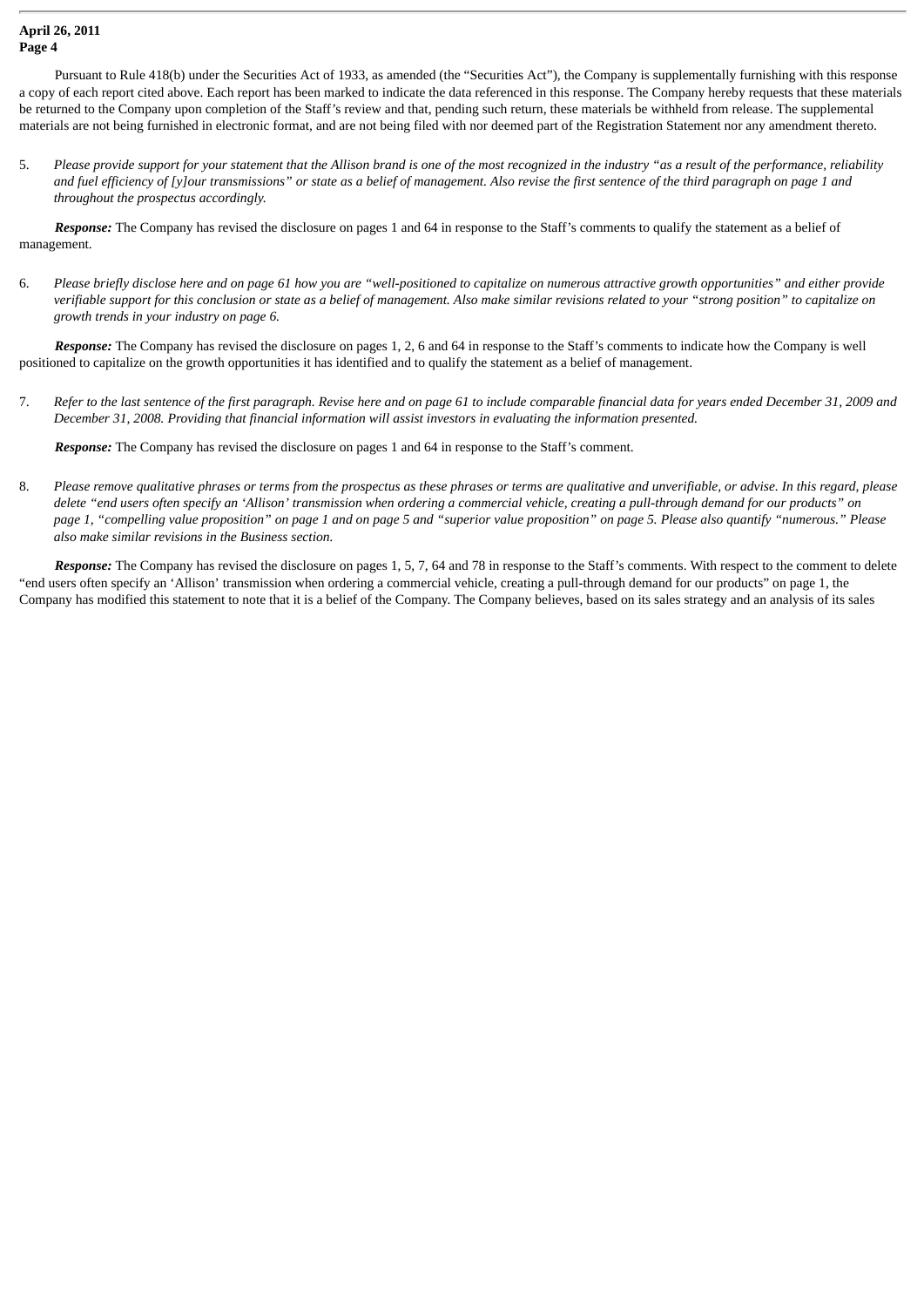described more fully below, that end users do, in fact, frequently specify an 'Allison' transmission when ordering a commercial vehicle where the Company's transmissions are offered as an alternative to a manual or an AMT. Specifically, the Company employs a "push" and "pull" sales strategy for its product. On one hand, the Company "pushes" the product by working with OEMs to engineer and make available Allison transmissions as the OEM's exclusive, standard or optional transmission for their products. On the other hand, the Company "pulls" the product by educating and marketing to the OEMs' various customers and end markets generally. This "pull" strategy is intended to lead the end user to specify Allison products when they select their OEM and the powertrain (i.e., engine and transmission) components of the vehicles they order from the OEMs. The Company believes that as a result of its "push" and "pull" strategy, its unit volumes sold and market share demonstrate that OEMs are offering Allison transmissions and end users are frequently specifying the product.

9. *Please delete the phrase "enduring competitive advantage" or provide quantifiable support that such an advantage exists. Similarly revise on page 5.*

*Response:* The Company has revised the disclosure on pages 2, 6, 64 and 79 in response to the Staff's comment.

10. *We note your discussion of the "increasing trend towards automaticity" and the "anticipated growth" of the automatic transmissions market outside of North America in the first paragraph on page 2. Remove these references or provide more detailed support to substantiate the claims you make about growth in this market segment. The statistics cited regarding low adoption rates outside North America and the company's growth of market share within North America (see page 4, "Trend toward automaticity") do not necessarily support claims of automaticity growth in foreign markets. Make the same changes throughout your filing, as applicable, including on pages 61 - 62. In this regard, please also revise to provide balancing disclosure here, in the MD&A and Business sections and throughout the prospectus stating that you cannot provide any assurance that such growth will develop.*

*Response:* The Company has revised the disclosure on pages 2, 4, 8, 44, 64, 65 and 70 in response to the Staff's comments.

11. *Please revise to delete the phrase "poised for continued recovery," as the data you have provided does not support the assertion that the recovery will necessarily be a "continued" one.*

*Response:* The Company has revised the disclosure on pages 2 and 64 in response to the Staff's comment.

12. *Refer to language such as "strong margins" and "strong and sustainable financial profile" in the second paragraph on page 2 and the first full paragraph on page 62. Please balance this disclosure with a brief discussion of the company's current debt*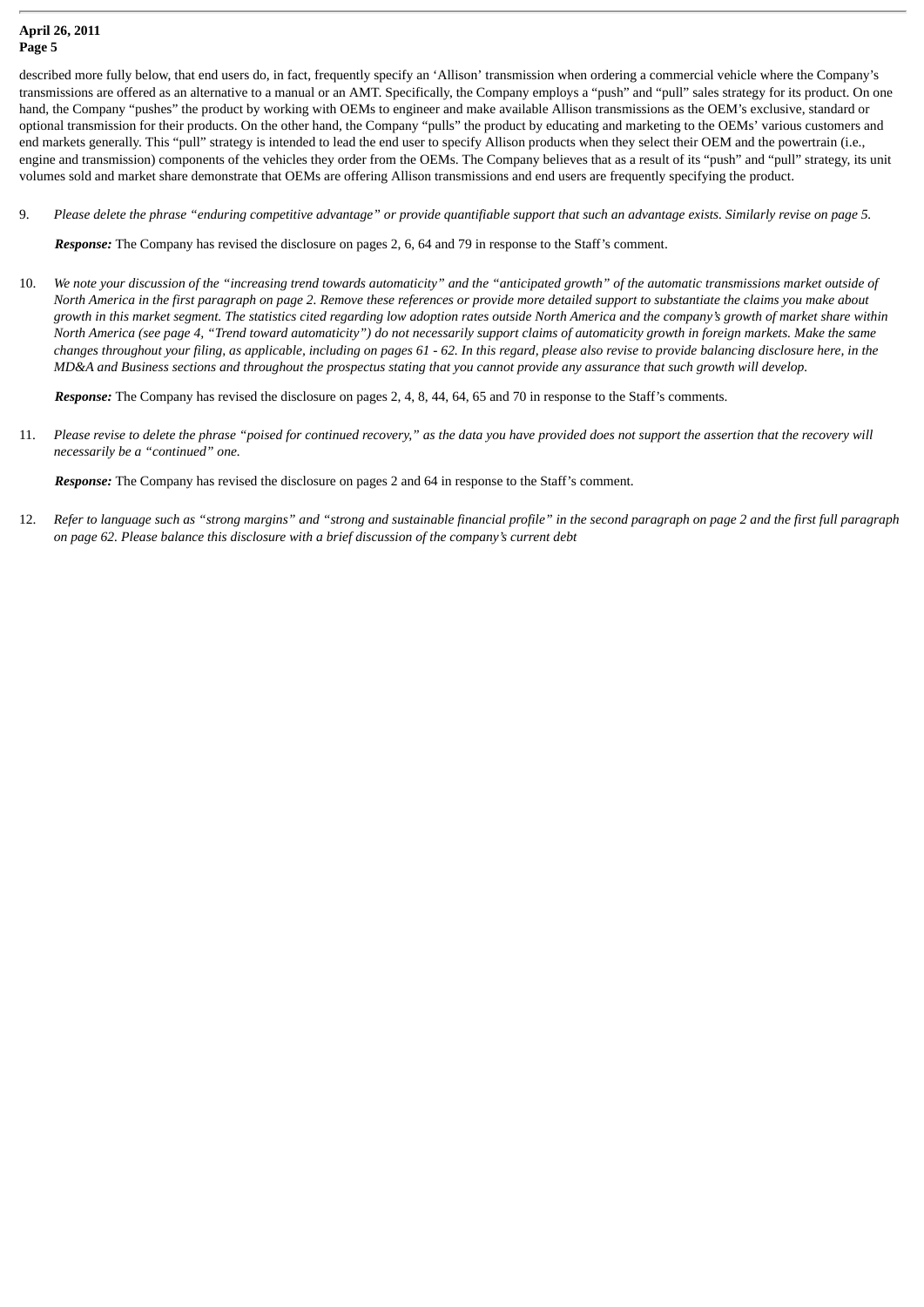*burden, past net operating losses, and historical margin ratios. Similarly revise disclosure such as "we have generated strong margins" on page 6.*

*Response:* The Company has revised the disclosure on pages 2, 6 and 65 in response to the Staff's comments.

#### Recovery of commercial vehicle demand in developed markets, page 4

13. *Please revise to clarify that even if the North America market experiences an annual growth rate of 20.4% from 2010-2013, the production units will still be below the 1999-2008 average. Similarly revise under the "Expand Our Global Leadership" section on page 7. Also revise to provide balancing disclosure to state that you cannot provide any guarantee that such growth rates will materialize in the future.*

*Response:* The Company has revised the disclosure on pages 4, 7 and 64 in response to the Staff's comments.

14. *Please revise to provide the percentage of net sales that you derive from Western Europe so that investors can assess the effect on your business of a recovery in that market.*

*Response:* The Company has revised the disclosure on page 4 in response to the Staff's comment.

15. *Please delete the word "significant" in relation to your future earnings growth and the word "considerable" in the first paragraph on page 5.*

*Response:* The Company has revised the disclosure on pages 2, 6, 8, 65 and 70 in response to the Staff's comment.

#### Growth in commercial vehicle demand in emerging markets, page 4

16. *Please balance this disclosure by disclosing that manual transmissions are the predominant transmissions used in commercial vehicles key emerging markets such as China. Quantify the percentage of the market share currently occupied by fully-automatic transmissions, if available.*

*Response:* The Company has revised the disclosure on pages 4 and 72 in response to the Staff's comments.

#### Trend toward automaticity, page 4

17. *Please rephrase the title of this section, as you do not appear to have provided quantifiable data to support that there is a "trend" towards automaticity. We note, for example, that well-developed markets such as Western Europe are still dominated by manual transmissions and it is unclear whether there is sufficient evidence that emerging markets will follow North America in its adoption of automaticity. Please also provide*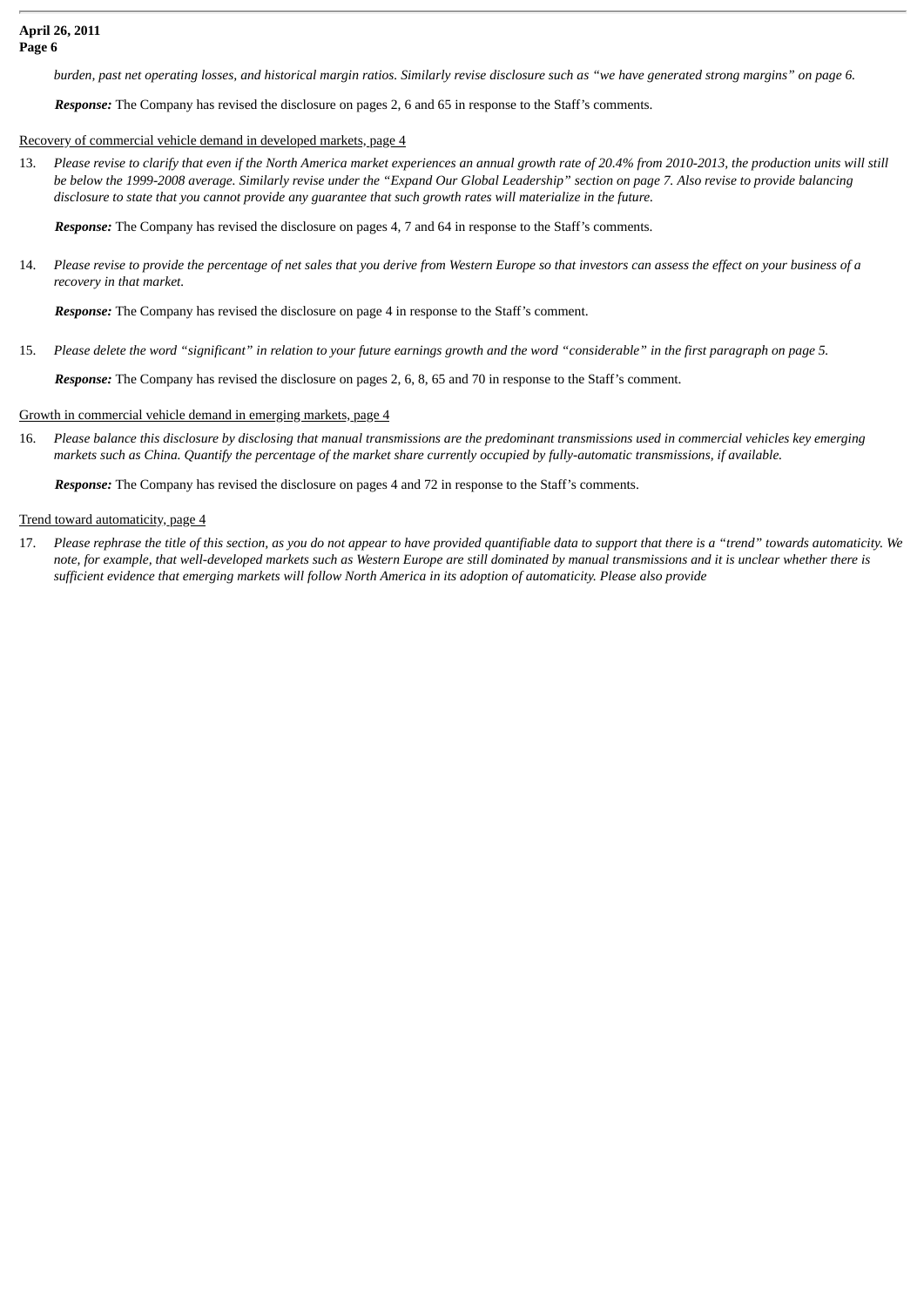*the basis for your belief that your increased share of transmissions sold in North America on-highway markets is "representative of the overall market trend toward automaticity."*

*Response:* The Company has revised the disclosure on page 4 in response to the Staff's comments and has eliminated the statement that the Company's increased share of transmissions sold in North America on-highway markets is "representative of the overall market trend toward automaticity."

#### Increasing emphasis on fuel efficiency and lower emissions, page 4

18. *Please revise to disclose that demand for your hybrid-propulsion systems for transit buses decreased in 2010 or advise.*

*Response:* The Company has revised the disclosure on page 5 in response to the Staff's comment.

19. *Please revise the last sentence of the last paragraph on page 4 and elsewhere as appropriate to remove the use of compound annual growth rate of 72.3% and 20.1%, as this measurement only shows two snapshots in time and may not be representative of growth over the entire time period.*

*Response:* The Company has revised the disclosure on page 5 in response to the Staff's comment.

#### Continued demand for reliable fully-automatic transmissions in military products, page 5

20. *We note your statement that the company expects future defense spending on vehicles to decline. Please revise the heading of this section to reflect this information.*

*Response:* The Company has revised the disclosure on page 5 in response to the Staff's comment.

#### Premier Brand and Superior Value Proposition, page 5

21. *Please provide quantifiable support for your statement that you deliver end users "strong returns" on their investments. Please also provide the basis for your belief that customers will be reluctant to purchase from other manufacturers.*

*Response:* The Company has revised the disclosure on page 5 in response to the Staff's comments to state that the Company intends to deliver end users "strong returns" as a stated goal and to eliminate the statement that customers will be reluctant to purchase from other manufacturers.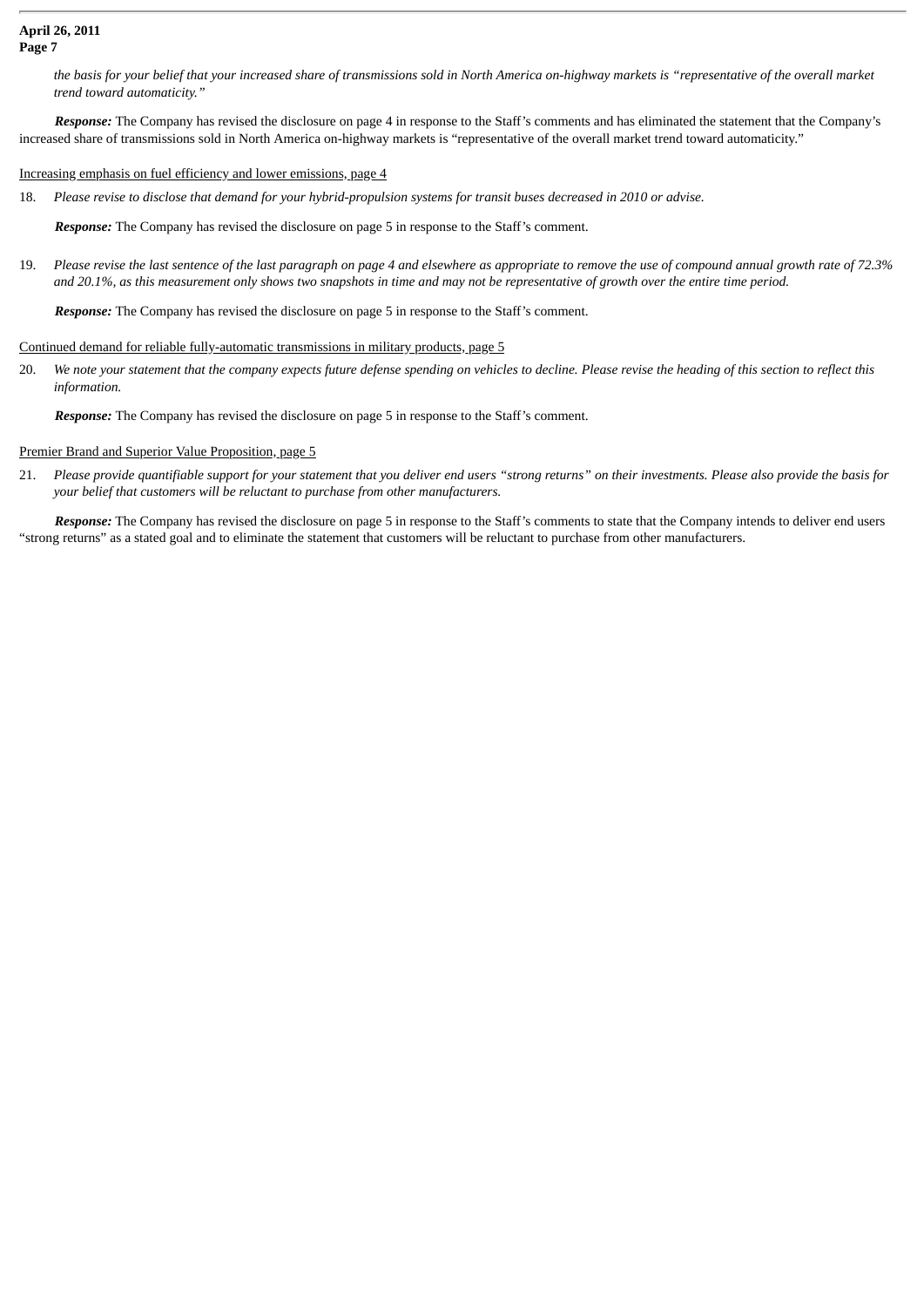## Technology Leadership and Customization Capabilities, page 5

22. *Please provide support for your belief that your product technology is highly differentiated from other transmission manufacturers or remove reference to such manufacturers.*

*Response:* The Company has revised the disclosure on page 6 in response to the Staff's comment to remove reference to such manufacturers.

#### Diverse End Markets, page 7

23. *While your disclosure on page 9 states that net sales are concentrated in the company's top five customers, you state here that you benefit from serving a wide range of customers. Please revise the disclosure here to remove the inconsistency. Also include the percentage of net sales these top five customers accounted for in fiscal years 2008 through 2010*.

*Response:* The Company has revised the disclosure on page 7 in response to the Staff's comments. The Company's "Diverse End Markets" competitive strength is focused on the diversity of the Company's end markets and not its customers and, as a result, the Company has deleted the word "customers" from the first sentence of this competitive strength. However, the Company notes that while its top five OEM customers accounted for approximately 41% of its net sales in 2010, its top two customers each only accounted for approximately 10% of net sales in 2010 and the Company sold units to over 300 OEM customers in 2010 and believes that it does have a diverse customer base.

#### Proven Management Team, page 7

24. *Please delete the word "proven" in regards to your management team.*

*Response:* The Company has revised the disclosure on page 7 in response to the Staff's comment.

#### Accelerate Penetration of Our Products in Emerging Markets, page 8

25. *Revise as to statements that imply automaticity has increased or will increase outside North America and in emerging markets on page 8. Balance the disclosure by discussing the possibility that adoption of automatic transmissions will fail to increase in markets outside of North America. Describe factors which might contribute to this failure, such as the entrenched use of manual transmissions, high levels of OEM integration, or the company's limited brand recognition in new markets. Make the same changes to pages 67 - 68 in the discussion of markets outside North America.*

*Response:* The Company has revised the disclosure on pages 7, 8 and 70 in response to the Staff's comments.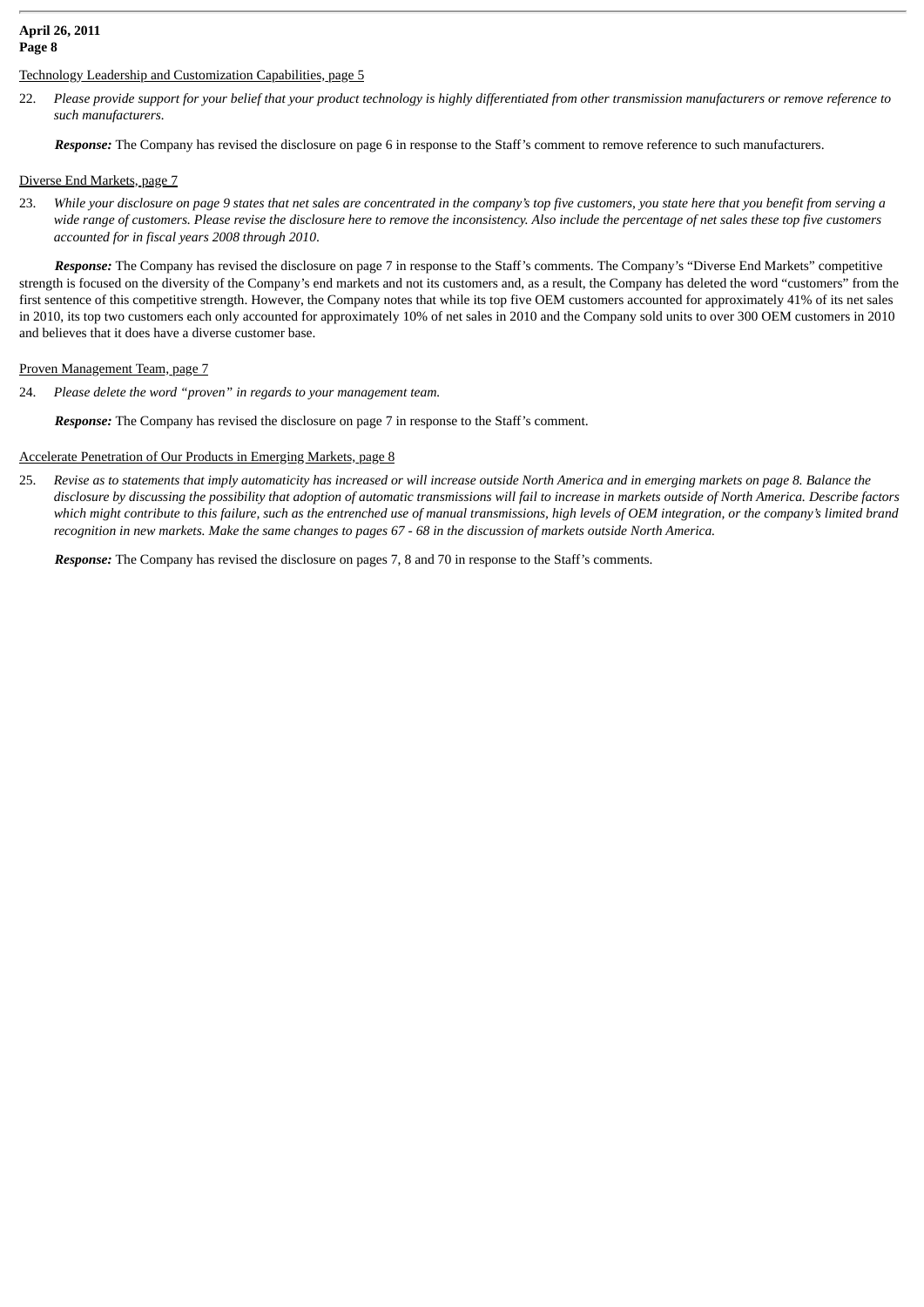## Leverage Our Efficient Cost Structure to Deliver Strong Cash Flow, page 8

26. *We note disclosure here that you believe one of your competitive advantages is your efficient cost structure and your disciplined approach to capital expenditures. However, we note disclosure on page 28 which highlights your substantial total debt of \$3.7 billion. Please revise to provide balancing disclosure given your substantial indebtedness.*

*Response:* The Company has revised the disclosure on page 8 in response to the Staff's comment.

### Summary Historical Financial Data, page 12

#### Non-GAAP Measures

27. *Your attention is invited to Endnote 44 to Release No. 33-8176. With regard to your statement as to why management believes the non-GAAP financial measures provides useful information to investors, the justification for the use of the measure must be substantive. The fact that the measure is "useful to analysts" is not sufficient support for the presentation. Please further explain what you mean by "core operating performance" and why you consider it useful. In addition, please expand your explanation to separately address the usefulness of each of the three non-GAAP measures. If there are particular purposes for which management uses any or each of the separate measures, please specifically disclose them.*

*Response:* The Company has revised the disclosure on page 13 in response to the Staff's comments.

#### Risk Factors, page 16

28. *Please revise the last sentence of your introductory paragraph to delete reference to unknown or immaterial risks.*

*Response:* The Company has revised the disclosure on page 16 in response to the Staff's comment.

29. *Please move the risk factor entitled, "We have experienced significant losses..." to the forefront of the Risk Factors section.*

*Response:* The Company has revised the disclosure on page 16 in response to the Staff's comments.

#### Continued volatility in and disruption to the global economic environment, page 16

30. *Please revise to disclose the economic and market conditions that resulted in the decrease in commercial vehicles sales which continue to affect your sales. Also disclose your net losses for the 2008 and 2009 periods.*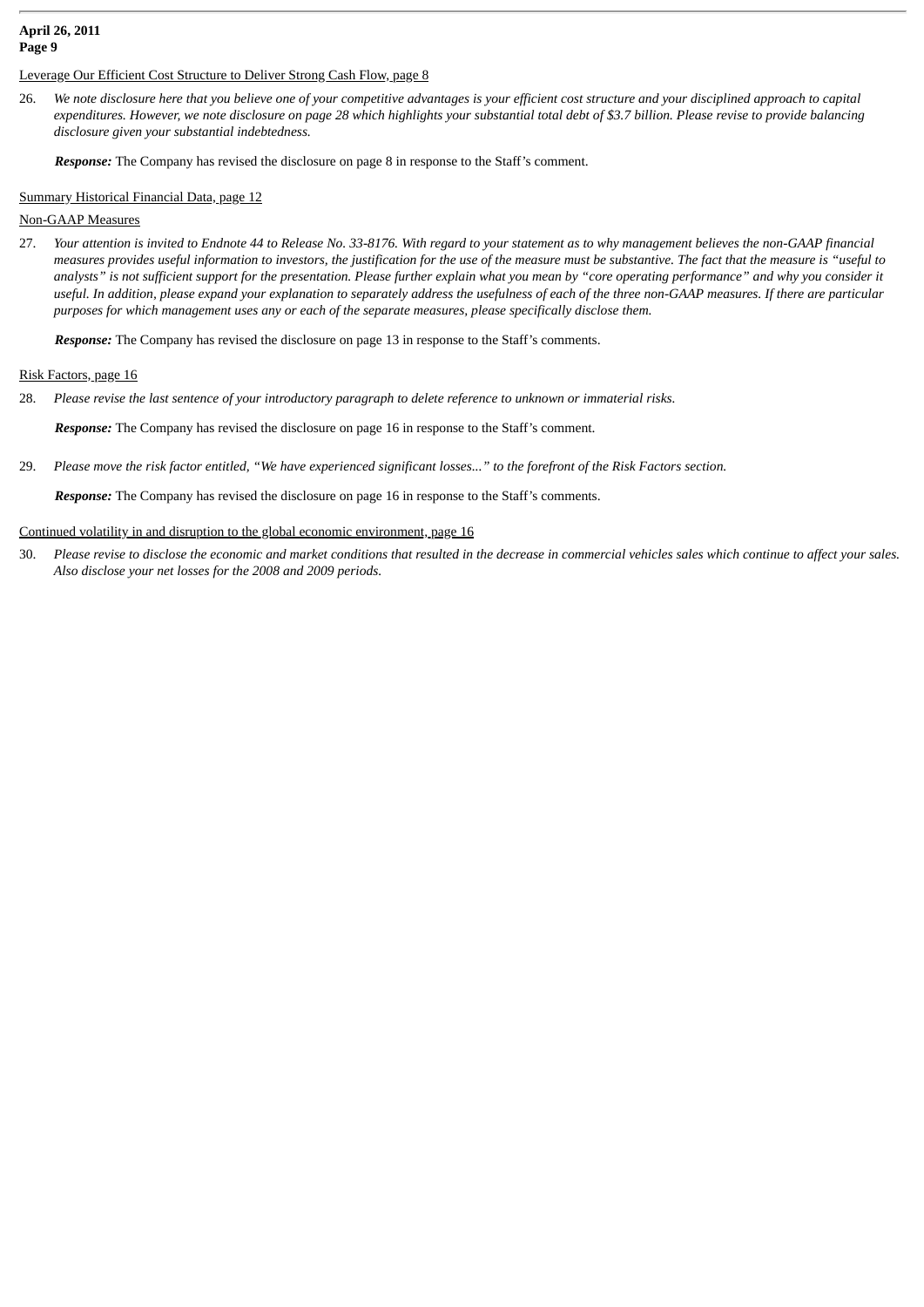*Response:* The Company has revised the disclosure on page 17 in response to the Staff's comments.

### Our long-term growth prospects, page 17

31. *Please revise the heading to accurately reflect the risk that the rate of adoption of fully- automatic transmissions may not increase outside North America, which could impair your long-term growth prospects and results of operations. Also, explain what factors may contribute to automaticity in foreign markets not increasing as you have anticipated.*

*Response:* The Company has revised the disclosure on pages 16 and 17 in response to the Staff's comments.

### Any events that impact our brand name, page 17

32. *Revise to provide greater detail about the defect and warranty issues associated with your products, including the H 40/50 EP hybrid-propulsion transit bus system. Please disclose the number of transmissions affected and the cost of any recall or redesign.*

*Response:* The Company has revised the disclosure on pages 17 and 18 in response to the Staff's comments.

#### Sales of our hybrid-propulsion products, page 18

33. *Please further describe the government subsidy programs, including the amounts of subsidies received, when the programs started, which specific governmental entities provide the greatest share of the subsidies, and whether those governments are facing or have recently faced significant budgetary or fiscal problems.*

*Response:* The Company has revised the disclosure on page 18 in response to the Staff's comments.

#### Our sales are concentrated, page 18

34. *Please advise whether the "late payment by a significant customer" in 2010 was made by one of the company's top five customers. If so, please revise to discuss the risks of future late payments in this section.*

*Response:* The Company has revised the disclosure on page 19 in response to the Staff's comments.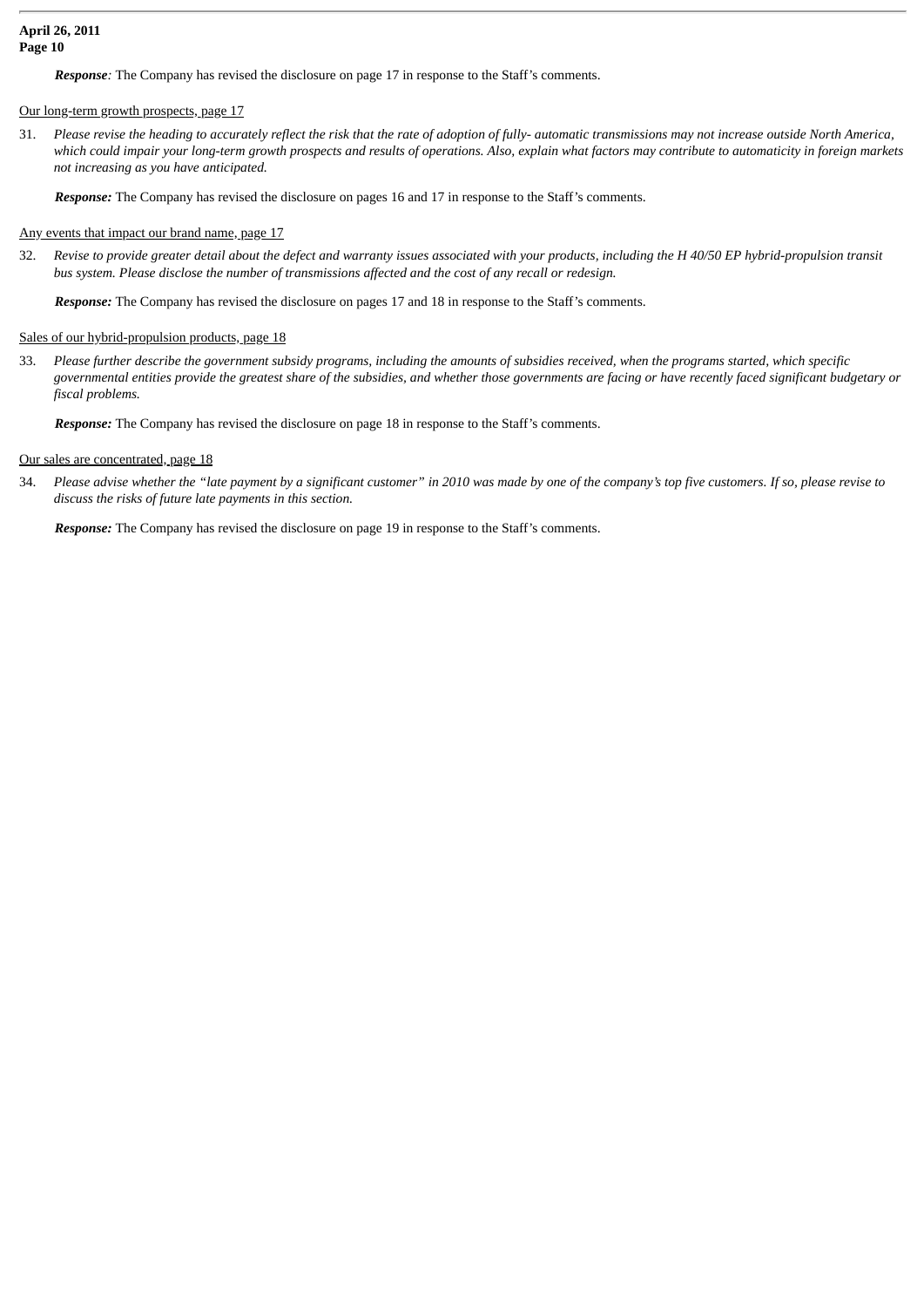Increases in cost, disruption of supply, page 21

35. *Please update this section to include a discussion of the effects of the Japanese earthquake and tsunami on your supply chain and business, if material. Similarly revise your disclosure on page 68.*

*Response:* The Company has revised the disclosure on pages 22 and 72 in response to the Staff's comments.

36. *We note disclosure in the second paragraph which states that you rely on materials from a "limited number of fully-validated suppliers." Please revise to disclose the number of suppliers that you rely on for your raw materials and components.*

*Response:* The Company has revised the disclosure on page 21 in response to the Staff's comments.

### Our ability to effectively operate, page 24

37. *Generally, you should not present risks that could apply to any issuer or any offering. For example, please revise this risk factor, the "We are subject to risks from litigation" risk factor on page 28, the "If securities analysts do not publish research reports" risk factor on page 32, and elsewhere, as applicable, to explain specifically how the risk affects the company or the securities being offered. Refer to Item 503(c) of Regulation S-K.*

*Response:* The Company has deleted the risks on pages 24, 28, 30 and 32 in response to the Staff's comments.

38. *Please revise to remove the second sentence of the risk factor as such disclosure undermines the risks disclosed.*

*Response:* The Company deleted the entire risk on page 24 in response to the Staff's comments as this risk could apply to any issuer.

#### Risks Related to Our Indebtedness, page 28

39. *Please revise to cross-reference the relevant discussions in the MD&A section (see pages 54 - 57) when discussing the Senior Secured Credit Facility, Senior Cash Pay Notes, and Senior Toggle Notes here.*

*Response:* The Company has revised the disclosure on page 28 in response to the Staff's comments.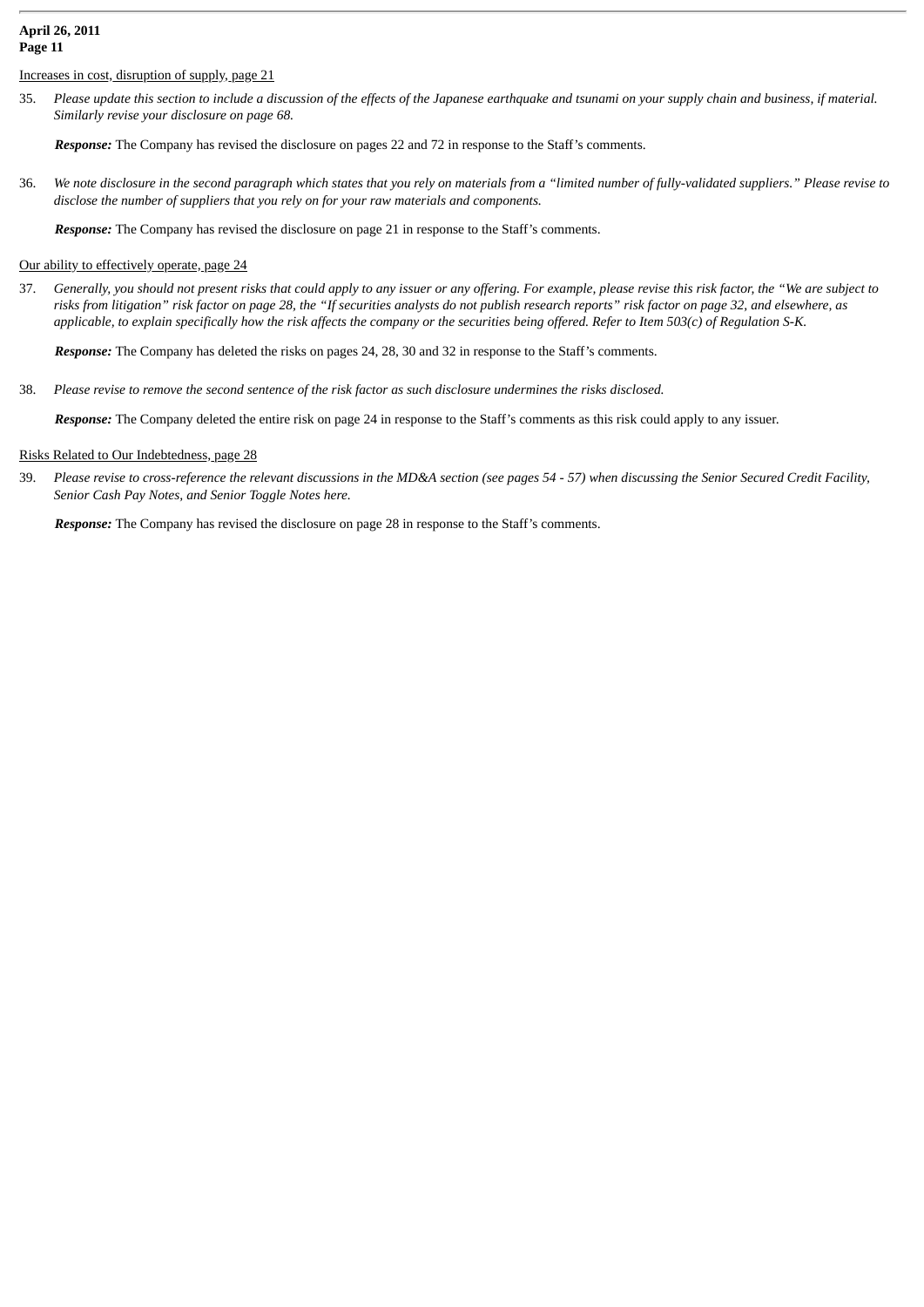# Risks Related to This Offering and Ownership of our Common Stock, page 30

40. *Refer to the second item under this heading. Discuss the consideration given to the disclosure requirements of Rule 12-04 of Regulation S-X and Rule 4-08 (e)(3) of Regulation S-X.*

*Response:* In response to Comment 40, the Company has revised the disclosure on page 30 to delete the referenced risk. However, the Company has added the financial statements of the parent company (Allison Transmission Holdings, Inc.) in accordance with Rule 12-04 beginning on page F-45. In addition, the Company has added the disclosures required under Rule 4-08(e)(3) of Regulation S-X on page F-44 in response to the Staff's comment.

### We are controlled by Carlyle and Onex, page 32

41. *We note disclosure on page 100 which states that ATI pays your Sponsor an annual fee for certain advisory and consulting services. Please revise to disclose such terms here.*

*Response:* The Company has revised the disclosure on page 32 in response to the Staff's comment.

### Our management will have broad discretion over the use of the net proceeds, page 33

42. *We note your statement that "management will have broad discretion over the use of the net proceeds from this offering." You may reserve the right to change the use of proceeds provided that such reservation is due to certain contingencies that are discussed specifically and the alternatives to such use in that event are indicated. Refer to Instruction 7 to Item 504 of Regulation S-K. Please revise accordingly.*

*Response:* The Company has revised the disclosure on page 32 in response to the Staff's comments by removal of the risk factor entitled "Our management will have broad discretion over the use of the net proceeds from this offering and might not apply the proceeds of this offering in ways that increase the value of your investment" and will further describe the anticipated use of proceeds in a subsequent amendment.

#### Use of Proceeds, page 36

43. *Please revise to state the approximate amount intended to be used to repay indebtedness and for general corporate purposes, respectively. Refer to Item 504 of Regulation S-K. Also revise to provide details regarding the indebtedness to be repaid, including the interest rate and date of maturity.*

*Response:* The Company will revise the disclosure on page 37 in a subsequent amendment and will provide the information required by Item 504 of Regulation S-K at that time in response to the Staff's comments.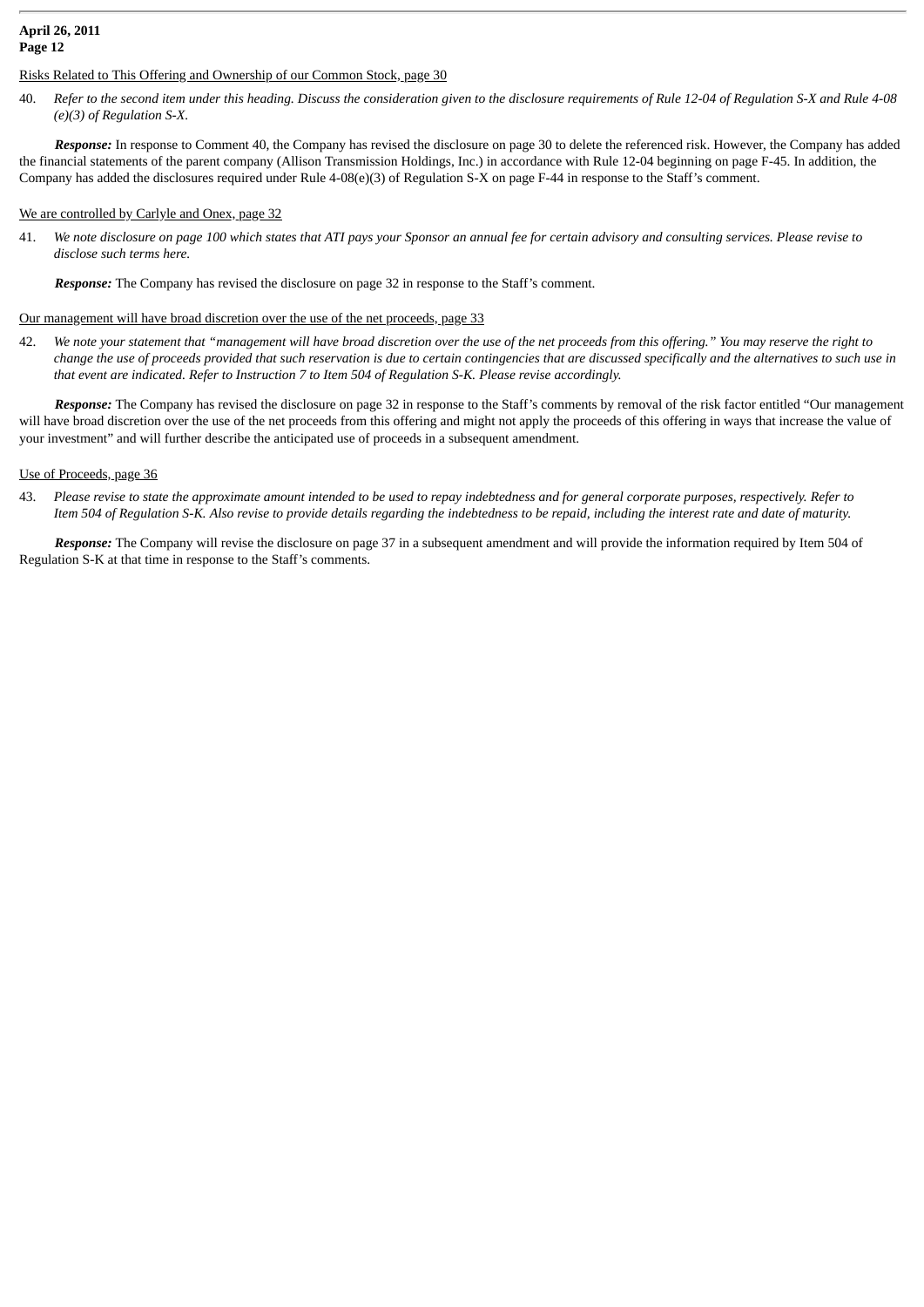### Management's Discussion & Analysis, page 43 Trends impacting our business, page 43

44. *Please balance the disclosure by including a discussion about the possibility of volatile or declining energy and commodity prices, declines in military agency budgets, and declining demand and subsidies for hybrid-propulsion systems in the first, second, and third full paragraphs on page 44, respectively. This will assist investors assessing your business.*

*Response:* The Company has revised the disclosure on page 45 in response to the Staff's comments.

45. *Please substantiate your belief that there is "pent up demand" that resulted from the deferral of purchases during the economic downturn.*

*Response:* Based on third party research conducted by ACT Research, one of the demand drivers for the Class 8 heavy-duty market is the age of the fleet. ACT Research states that the Class 8 fleet is at the oldest-ever levels, which is indicative of underinvestment and signals pent-up replacement demand. Analysts at ACT Research have stated that, "[t]he combination of rising freight volumes, improving trucker profits, rising used equipment values and the oldest North American fleet on record have led to a resurgence in demand for new commercial vehicles." They further state that because of improved fleet financial performance and easing of credit activity, demand, which was deferred for the past two years, will increase. In addition, ACT Research has determined that the medium-duty Class 4-7 market is "expected to take a similar trend, although not as strong," as the heavy-duty market. Based on these statistics, the Company believes that there is pent up demand that has resulted from deferral of purchases during the economic downturn.

Pursuant to Rule 418(b) under the Securities Act of 1933, the Company is supplementally furnishing with this response a copy of the report cited above. The report has been marked to indicate the data referenced in this response. The Company hereby requests that these materials be returned to the Company upon completion of the Staff's review and that, pending such return, these materials be withheld from release. The supplemental materials are not being furnished in electronic format, and are not being filed with nor deemed part of the Registration Statement nor any amendment thereto.

## Comparison of years ended December 31, 2010 and 2009, page 48

46. *Please revise your explanations of changes to quantify the individually significant factors cited in such explanations. For example, your discussion of gross profit on page 49 cites both higher volumes and price increases as factors leading to higher gross profit during fiscal 2010, but the impact of such changes is not discernable from the information provided. You should review your entire discussion of results of operations as the example cited is not meant to be all inclusive. Consider tabular format for clarity.*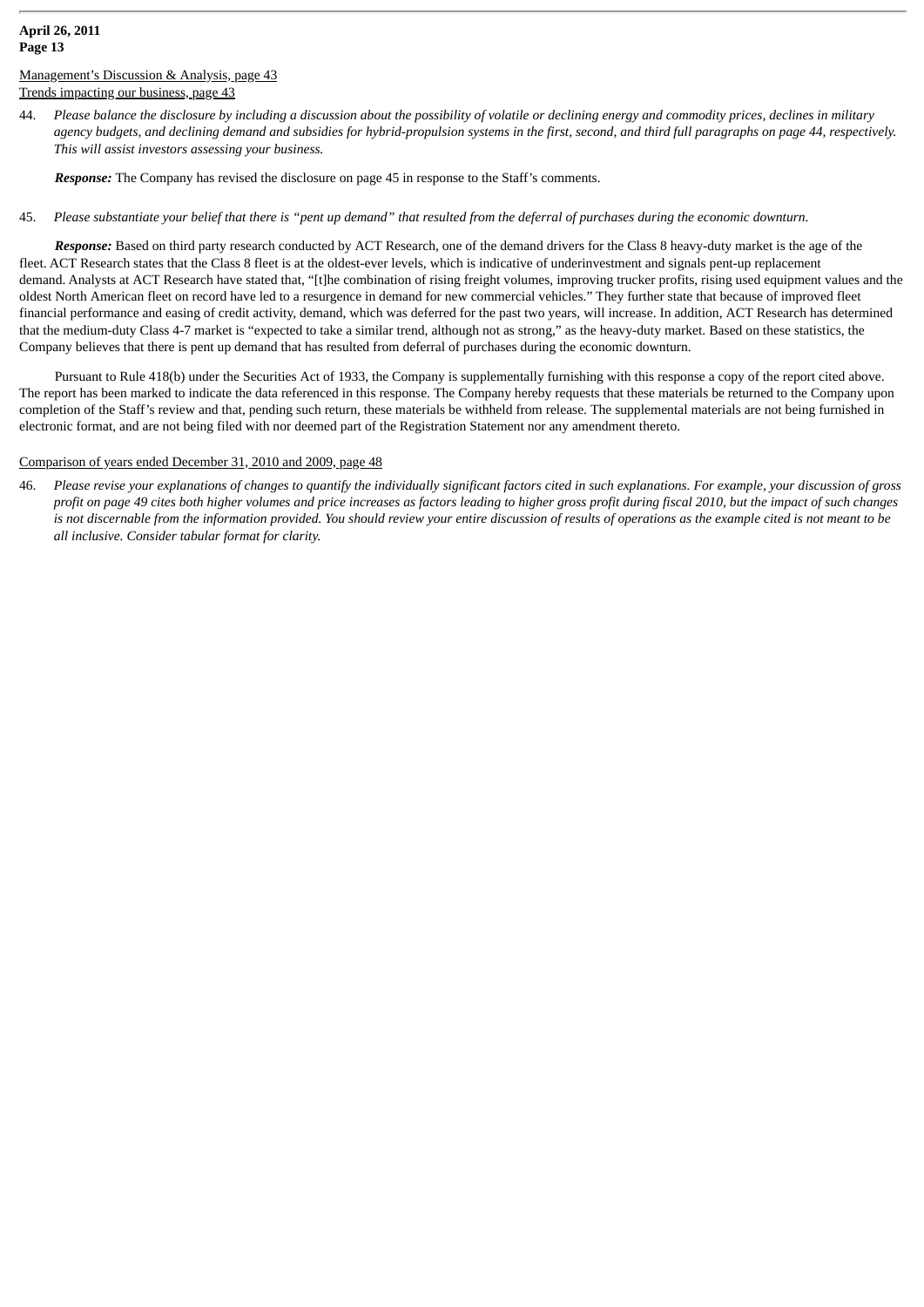*Response:* The Company has revised the disclosure on pages 51 to 54 in response to the Staff's comments. Specifically, the Company has expanded its disclosure for both comparisons of 2010 to 2009 and 2009 to 2008.

## Net sales, page 49

47. *We note the "lower demand for hybrid-propulsion systems for transit buses" in the year ended December 31, 2010. Please describe the extent of this recent decline in demand.*

*Response:* The Company has revised the disclosure on page 51 in response to the Staff's comments.

#### Cash Used for Financing Activities, page 53

48. *Please disclose your current total secured leverage ratio.*

*Response:* The Company has revised the disclosure on page 57 in response to the Staff's comments to include a table that details the December 31, 2010 and March 31, 2011 actual ratio versus the required ratio as well as required ratio for the remainder of 2011.

49. *We note from your disclosure on page 54 that certain of your interest rate derivatives contain credit-risk and collateral contingent features, and that as of December 31, 2010, driven by lower interest rates, you have been required to post additional collateral of \$41.9 million beyond your \$2.0 million independent collateral requirement. Please revise your disclosure to indicate the maximum collateral you may have to post and under what circumstances the maximum collateral would be required.*

*Response:* The Company has certain interest rate derivatives that contain provisions under which it is required to post collateral. Specifically, the Company is required to post \$2.0 million independent collateral for the entire duration for two of the interest rate derivatives. The Company is also required to post additional collateral beyond its independent collateral requirement as the LIBOR interest rate curve shifts downward. There is no stipulated maximum collateral amount that the Company may ultimately have to post. Generally, the Company's collateral posting requirement increases when the LIBOR interest rate curve shifts lower. Conversely, the Company's collateral posting requirement decreases when the LIBOR interest rate curve shifts higher and any previously posted collateral is returned to the Company. At December 31, 2010 and March 31, 2011, the Company had additional collateral balances of \$41.9 million and \$38.3 million, respectively.

The Company has revised the disclosure on pages 57 and 58 in response to the Staff's comments to indicate that there is no stipulation on the maximum collateral amount the Company may have to post and that further downward shifts in the LIBOR interest rate curve may require the Company to post additional collateral.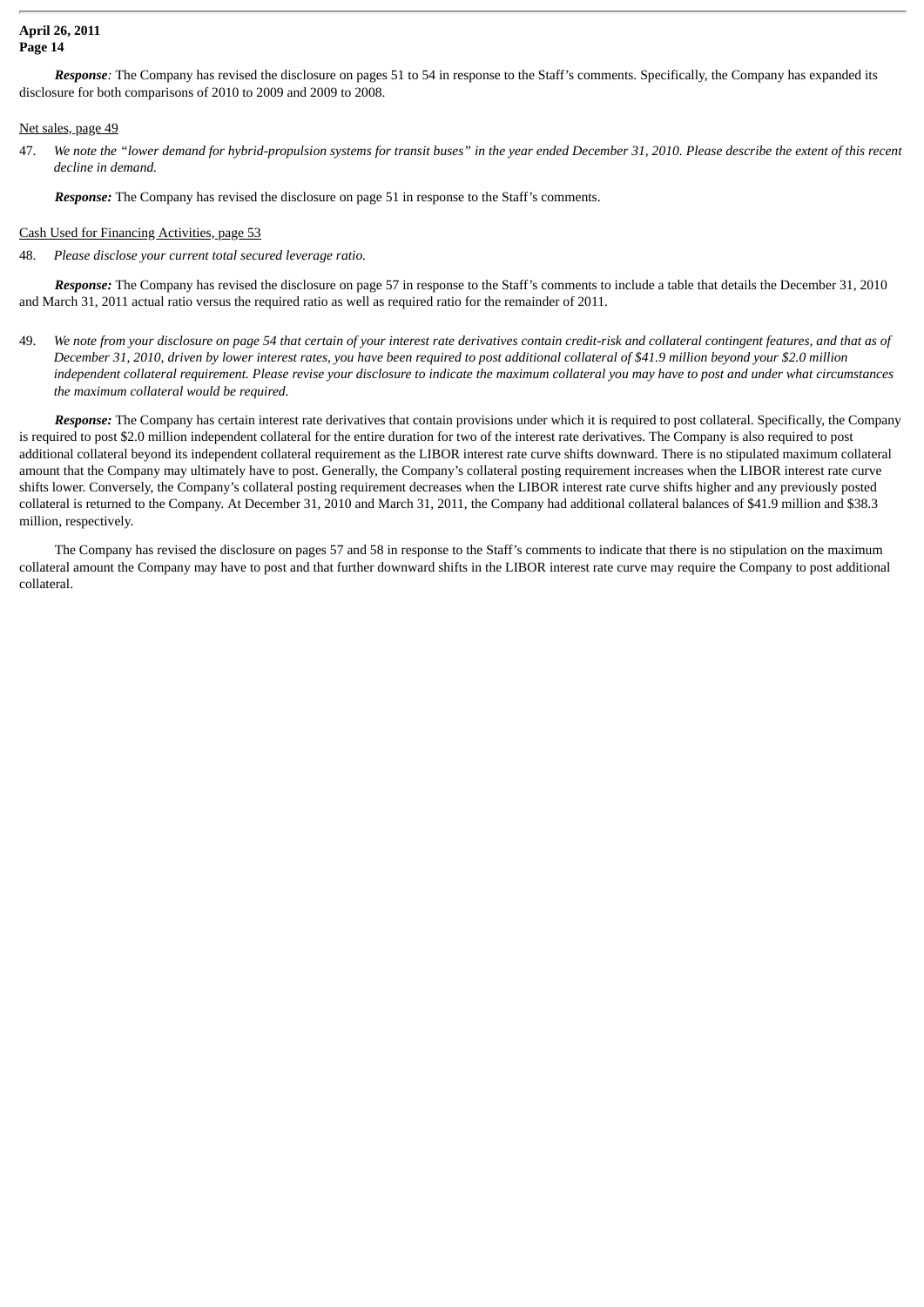#### Business, page 61

50. *Revise to provide more balanced disclosure throughout this section. For example, specify in numerical detail the current market share for manual transmissions and the level of integration in foreign markets on page 69, discuss whether production of MRAP vehicles is decreasing on page 69 (see "Net* Sales" on page 50), if applicable, note other factors besides "improvement in product quality and durability" which contributed to reduced aftermarket *sales on page 70, describe the possibility of declines in demand and subsidies for hybrid-propulsion systems on page 72 (see the risk factor entitled, "Sales of our hybrid-propulsion products may be negatively impacted" on page 18 and "Net Sales" on page 50), and explain any trends of declining sales on page 73.*

*Response:* The Company notes the Staff's comment regarding balanced disclosure and advises the Staff that it has revised the disclosure on pages 70 through 73 and page 76. With regard to the disclosure regarding the rationale for reduced aftermarket sales, the Company respectfully advises the staff that it believes that the primary drivers of the reduction in aftermarket sales is the Company's continuous improvements in the quality and durability of the Company's transmissions. These enhancements have prolonged the useful life of the Company's transmissions and we believe, directly account for the reduction in aftermarket sales.

With regard to the disclosure on page 76 regarding sales and marketing, the Company respectfully submits that this disclosure is a discussion of the Company's sales and marketing organization, and as such does not discuss the Company's net sales or trends related to the same. We have revised the heading on page 76 to clarify this point. We have included a discussion of the trends affecting the Company's net sales in "Management's Discussion and Analysis of Financial Condition and Results of Operations" as well as in other sections of the Prospectus where net sales are referenced.

## 51. *Please attribute the statements in this section related to your industry to the third-party sources or advise.*

*Response:* The Company has revised the disclosure on pages 3 and 65 in response to the Staff's comments.

## Our Served Markets, page 64

52. *We note your discussion of changes in governmental emissions regulations and the associated "pre-buy" phenomenon on page 64. If material, please describe the previous and potential effects of emissions regulations and pre-buying as a separate risk factor, with its own subheading, in the Risk Factors section of the prospectus.*

*Response:* The Company respectfully submits that the potential effects of emissions regulations and pre-buying is not a material risk to the Company, and as a result, it has not included a separate risk factor on these topics in the Risk Factors section of the prospectus. Specifically, while the act of pre-buying can cause irregularity in transmission purchase patterns and potentially create forecasting challenges, the next round of emissions standards, scheduled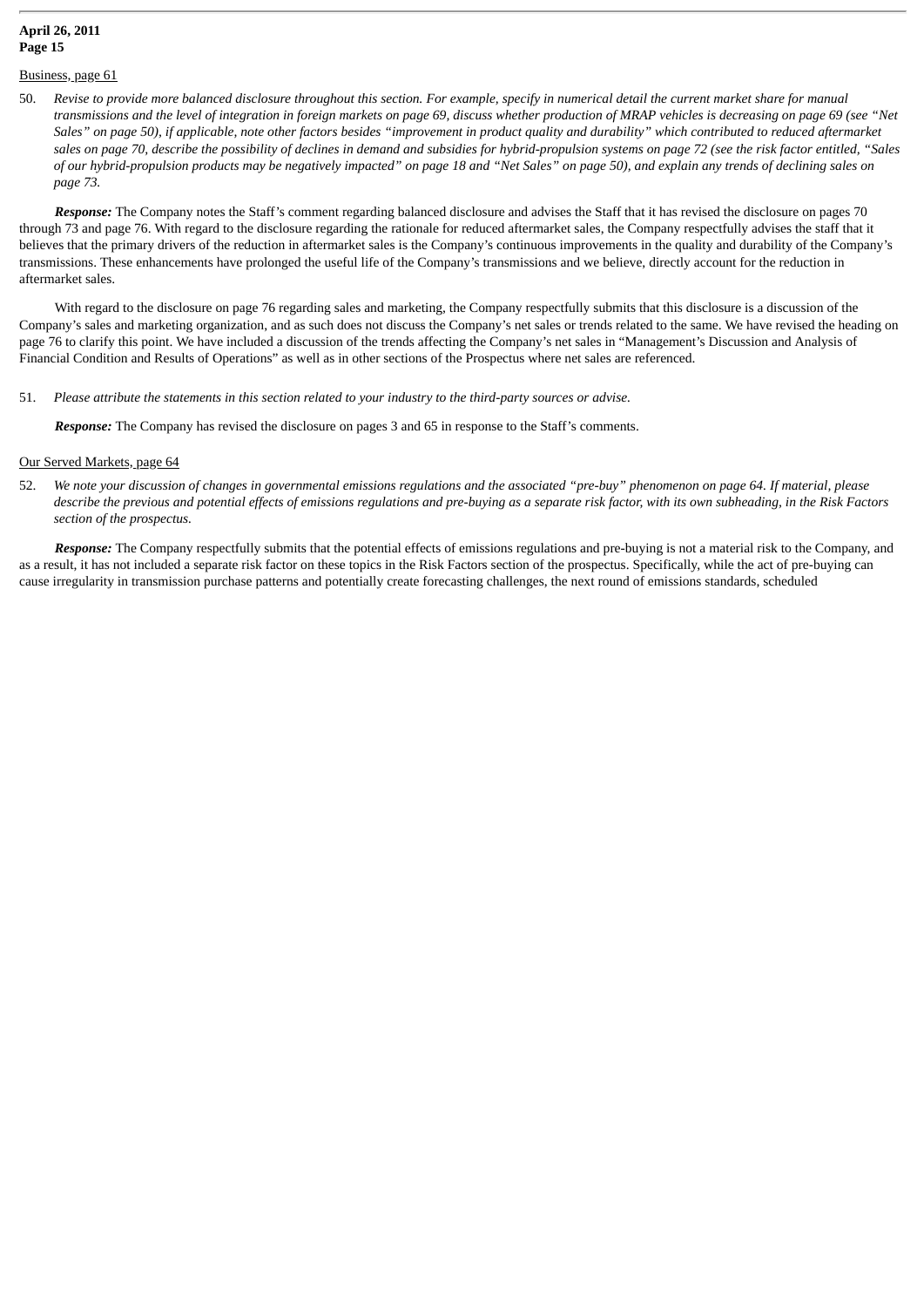for 2013, is not expected to result in a significant pre-buy. Further, in the longer run, the Company views pre-buy as simply a shift in demand from one period to another, which makes the discussion on page 66 still relevant for investors as it explains that tightening emissions standards could potentially lead to uneven sales patterns in the future. However, as noted above, the Company does not view the potential for this shift in demand from one period to another as likely or as a material risk to the Company's operating results.

# Determination of Compensation Awards, page 88

53. *We note disclosure which states that the compensation committee has not made "regular use" of benchmarking or of compensation consultants in making your executive compensation determinations. Please advise as to whether you used benchmarking or compensation consultants in your determination of the 2010 compensation levels for your executive officers.*

*Response:* The Company has revised the disclosure on page 92 in response to the Staff's comments to note that the Compensation Committee did not use benchmarking or compensation consultants in determining 2010 compensations levels for the Company's named executive officers.

### Material U.S. Federal Tax Considerations for Non-U.S. Holders, page 111

54. *Delete the references to this discussion being for "general information only." Stockholders are entitled to rely upon the discussion.*

*Response:* The Company has revised the disclosure on page 120 in response to the Staff's comments.

## Financial Statements

Notes to Consolidated Financial Statements

## Note 1 - Overview

#### Recent Developments, page F-8

55. *Please disclose the financial impact of the manufacturing agreement contact termination.*

*Response:* The Company has revised the disclosure on page F-8 to include the financial impact of terminating the original agreement.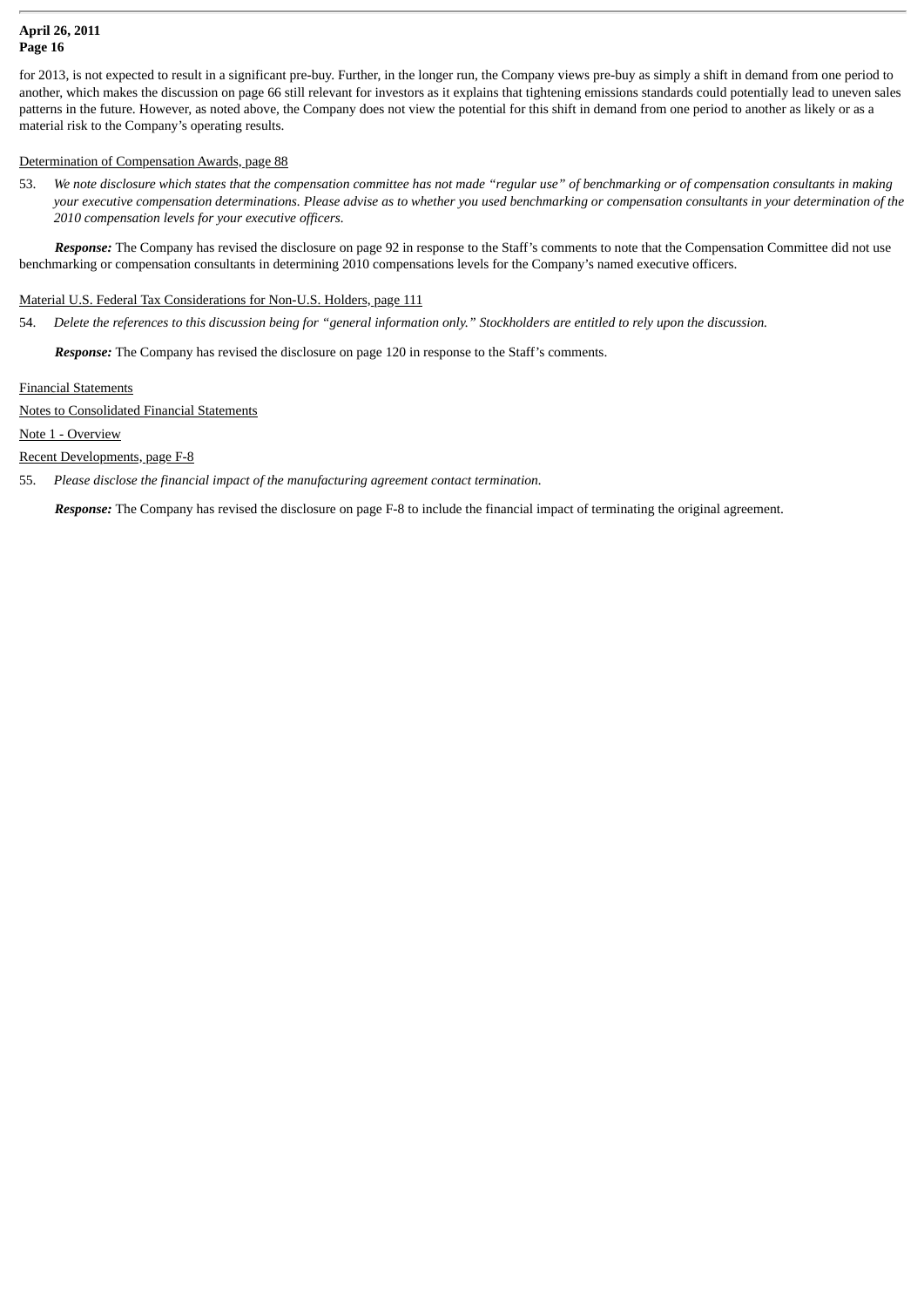## Note 5 — Goodwill and Intangible Assets, page F-16

56. *We note from your disclosure here and elsewhere in your filing that you recorded impairment charges on your trade name intangible asset in fiscal 2008 and 2009, and that your 2010 annual review of indefinite life intangibles, including Goodwill and Trade name, resulted in fair values exceeding carrying amounts indicating no impairment. Please provide to us in your response a summary of your impairment testing.*

#### *Response:*

#### *Summary of Goodwill Impairment Test*

The Company's goodwill relates to the acquisition of Allison Transmission, an operating unit of General Motors, in 2007. The Company evaluates goodwill for impairment on an annual basis at October 31 or more often if an event occurs or circumstances change that indicates impairment might exist. The result of the Company's 2010 annual goodwill impairment test indicated that the fair value of the reporting unit exceeded its carrying value of the net assets therefore the recorded goodwill was not subject to impairment. The fair value of the reporting unit was estimated to be \$6,225 million compared to the carrying value of \$4,440 million. The fair value was determined utilizing a discounted cash flow model. The cash flows forecast used in the Company's model was prepared using information available from customers, vendors, analysts, industry reports and other relevant sources and developed with support from a third party valuation firm. While unpredictable and inherently uncertain, the Company believes its forecast estimates are reasonable and incorporate those that market participants would use in their estimates of fair value.

#### *Summary of Trade Name Impairment Test*

The Company's trade name intangible asset relates to the acquisition of Allison Transmission, an operating unit of General Motors, in 2007. The Company evaluates trade name for impairment on an annual basis at October 31 or more often if an event occurs or circumstances change that indicates impairment might exist. As disclosed in Note 2 to the Company's consolidated financial statements, the Company recorded trade name impairment charges in 2008 and 2009 which were largely attributable to lower sales projections, weak economic conditions and an increase in the discount rate. The Company's sales forecast and overall business outlook significantly improved in 2010. Consequently, the result of the Company's 2010 annual trade name impairment test indicated that the fair value of the trade name exceeded its carrying value therefore the recorded trade name was not subject to impairment. The fair value of the trade name was estimated to be \$981 million compared to the carrying value of \$870 million. The fair value was determined utilizing an income approach by which the relief from royalty method (method under which an estimated value of the trade name is determined by the cost savings the Company achieves by not having to license the trade name) was applied. The sales forecast and royalty rate used in the Company's model was prepared using information available from customers, analysts, industry reports and other relevant sources and developed with support from a third party valuation firm. While unpredictable and inherently uncertain, the Company believes the Company's forecast estimates are reasonable and incorporate those that market participants would use in their estimates of fair value.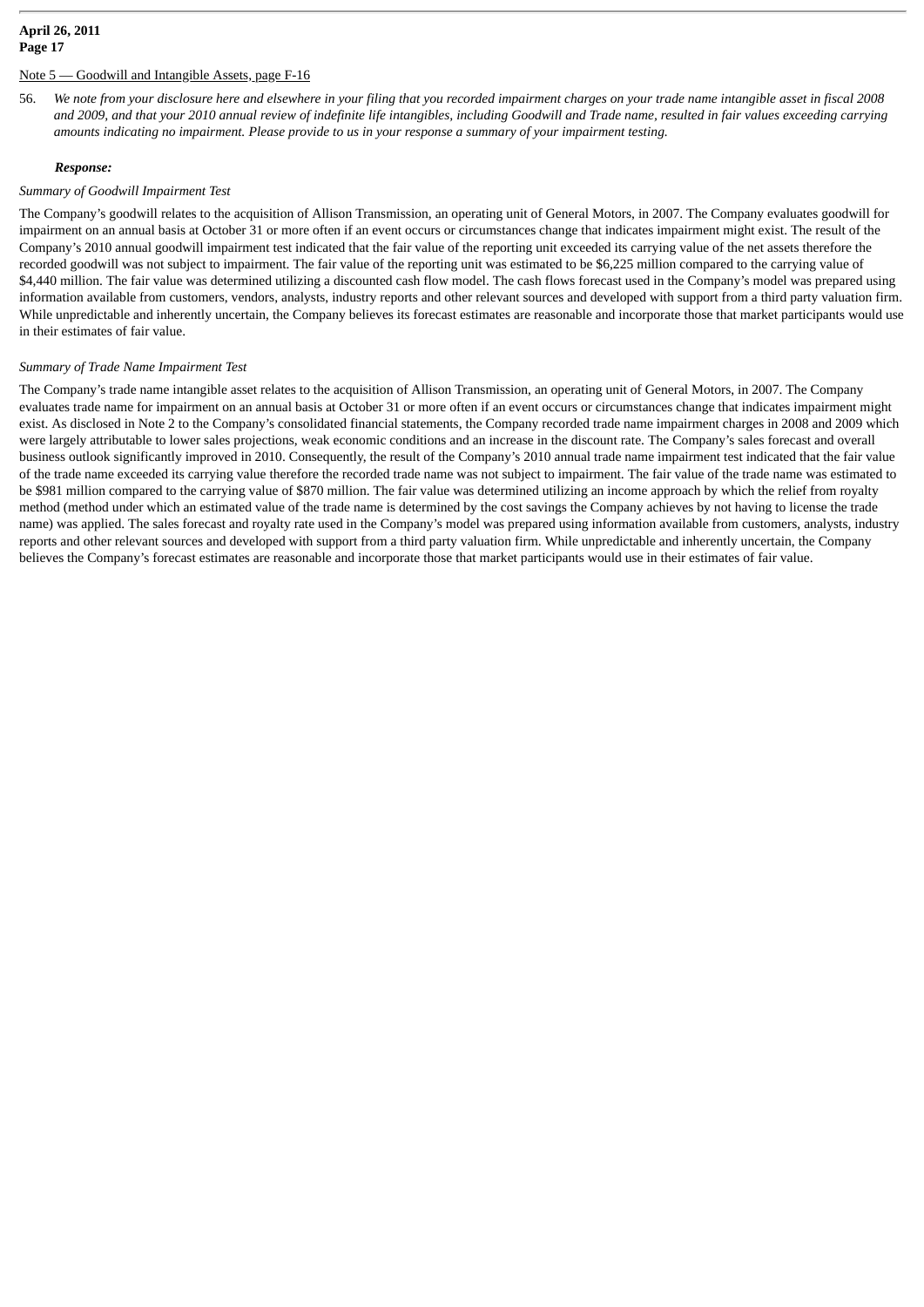57. *As a related matter, please also reconcile your projections supporting no impairment with your statement on page 50 that your lack of taxable income for the purposes of the U.S. federal income tax payments supports your continuing policy of recording a full valuation allowance against your non-current deferred tax assets.*

Response: The Company's forecasts used for purposes of assessing the realizability of deferred tax assets under ASC 740 are consistent with the forecasts used for other purposes including assessing the recoverability of the Company's goodwill and trade name intangible asset. While the forecasts used are consistent between the two assessments, there is a difference in how the Company incorporates such information in the Company's evaluations. The deferred tax asset evaluation requires greater emphasis on historical data and future income whereas the goodwill and trade name evaluation involves utilizing fair value, sales and cash flows projections. For purposes of evaluating the realizability of the Company's deferred tax assets we have prescribed greater weight to losses incurred in recent years. The Company has incurred significant losses of \$323.9 million, \$328.1 million and \$164.3 million in 2009, 2008 and the successor period 2007, respectively. The Company reported net income of \$29.6 million in 2010 and had cumulative losses of \$623 million over the most recent three years. While the Company expects to generate income in future years, forecasts of future income are inherently subjective and did not overcome the significance of objectively verifiable negative evidence associated with cumulative losses in recent years, as required by ASC 740-10-30-23, given the significant level of cumulative losses. The Company will continue to assess the realizability of deferred tax assets and provide additional disclosures on potential adjustments to the valuation allowance when deemed appropriate.

## Note 6 - Fair Value of Financial Instruments, page F-17

58. *You state that your available for sale securities are "associated with a license and exclusivity agreement with Torotrak." Please describe your significant rights and obligations under that agreement. Quantify the amounts paid to date as well as any amounts that may be paid in the future to obtain additional rights and/or in the form of royalties. Explain how the various expenditures are being accounted for. Tell us whether the shares of Torotrak were purchased at their fair value on the purchase date. If there is a separate engineering agreement, describe the significant contractual terms of that agreement as well. It appears that the agreements should be filed as exhibits.*

*Response:* The Company notes the Staff's comment and has included below additional clarification regarding the Company's rights and obligations related to the Torotrak PLC ("Torotrak") development agreement. The rights under the Torotrak agreement include (1) a non-exclusive license to use, make, and sell transmissions for use in commercial vehicles with a Gross Vehicle Weight ("GVW") less than 14,000 kg using Torotrak's patented and unpatented transmission technology, (2) Torotrak's agreement for a limited time period not to grant licenses to third parties to such patents and technology for use in commercial vehicles with a GVW either less than or greater than 14,000 kg, and (3) certain options. Such options include options exercisable before the second anniversary of the effective date of the Torotrak agreement to (a) extend the period of time during which Torotrak will not grant such licenses to third parties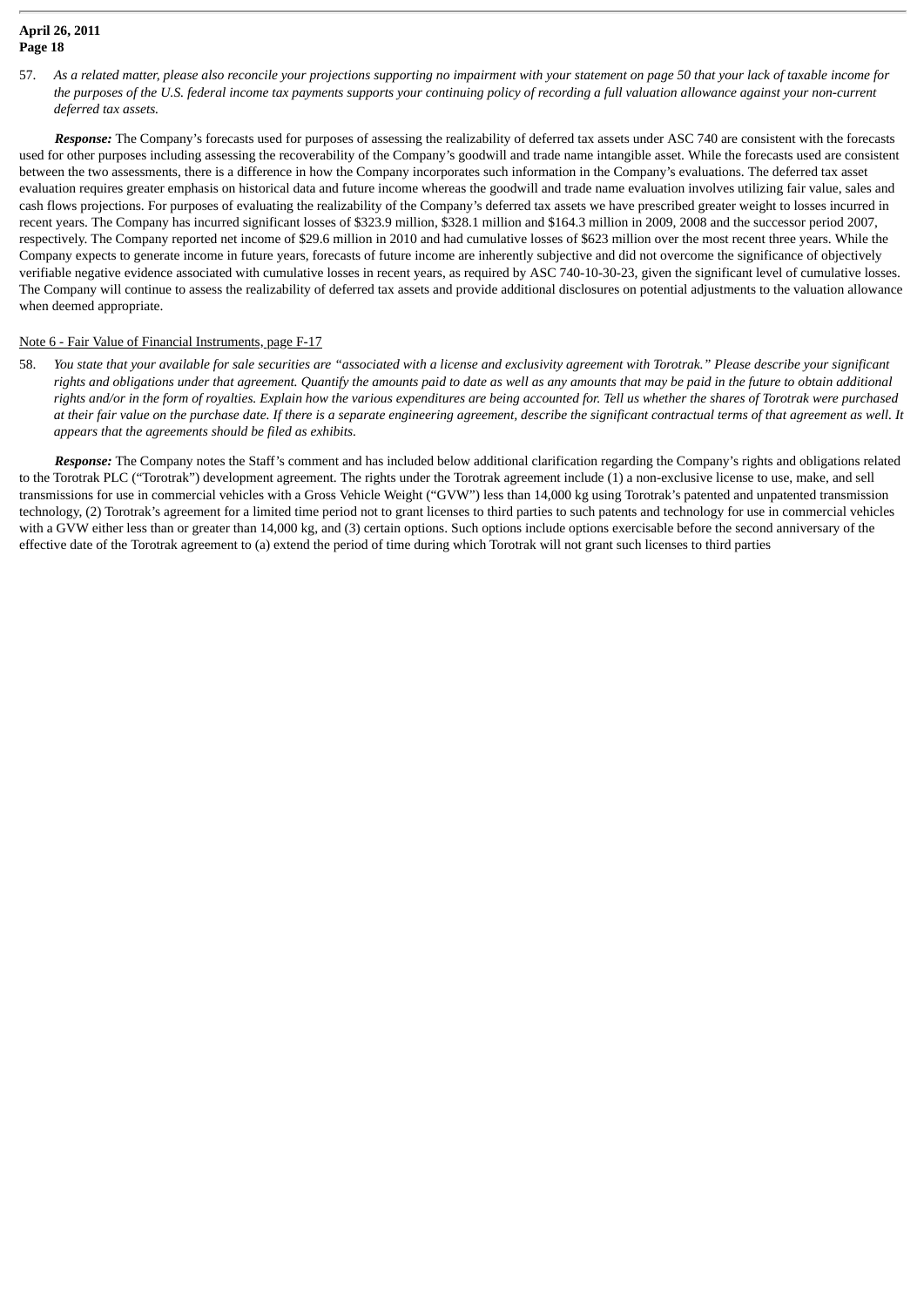while allowing Allison to retain a non-exclusive license for use in commercial vehicles with a GVW less than 14,000 kg, and (b) obtain an exclusive license (subject to pre-existing licenses granted by Torotrak) to such patents and technology for transmissions for use in commercial vehicles both less than and greater than 14,000 kg. In connection with the second anniversary of the effective date of the Torotrak agreement, Allison elected option (a). Allison also may elect option (b) above before the fourth anniversary of the effective date of the Torotrak agreement; if it does not do so, it will retain its then existing non-exclusive license.

Payments for the rights to develop Torotrak technology for GVW vehicles less than 14,000 kg were recorded as Engineering expense in the period in which the liability was recognized.

Payments for rights to exclude competitors from developing Torotrak's technology for vehicles with a GVW greater than 14,000 kg are capitalized as a defensive asset and was amortized to Engineering expense over the applicable period covered by these rights.

The Company through March 2011 has paid Torotrak approximately 8.4 million GBP (or approximately \$12.3 million USD). In addition, the Company in April 2011 elected to extend its agreement with Torotrak for another two years. The Company will pay Torotrak 3.5 million GBP in the second quarter of 2011 and an additional amount of approximately 3.3 million GBP in March 2012. The Company also has the right, at its option, to purchase exclusive perpetual full licenses for 10.0 million GBP.

In addition, in March 2009 the Company purchased for approximately \$3.4 million USD approximately 14.6 million shares of Torotrak common stock. This purchase represented approximately 10% of the outstanding common shares of Torotrak. The stock was purchased at a price of 16.51 pence per share that was determined based upon the previous 60-day weighted average stock price and was intended to approximate fair value.

The Company has an agreement, at its option, to contract with Torotrak for engineering services in support of this project. The engineering agreement is considered insignificant as the amount spent to date is less than \$2.0 million dollars.

The Company received no rights of control or other rights related to the purchase of Torotrak shares. The company has no representation on the board of directors and has no right to set policy or any influence over the day to day operations of Torotrak.

The investment is accounted for as an available-for-sale security. Any change in fair value of the shares is recorded in Other Comprehensive Income. This agreement was not filed as an exhibit to the Registration Statement as such agreement is not material to the Company's business.

59. *It appears, from various news releases, that you acquired 10% of Torotrak as a "strategic investment" and that the purchase made you the largest shareholder. We note a quote from Torotrak's CEO, upon the signing of the agreement that "This is the most*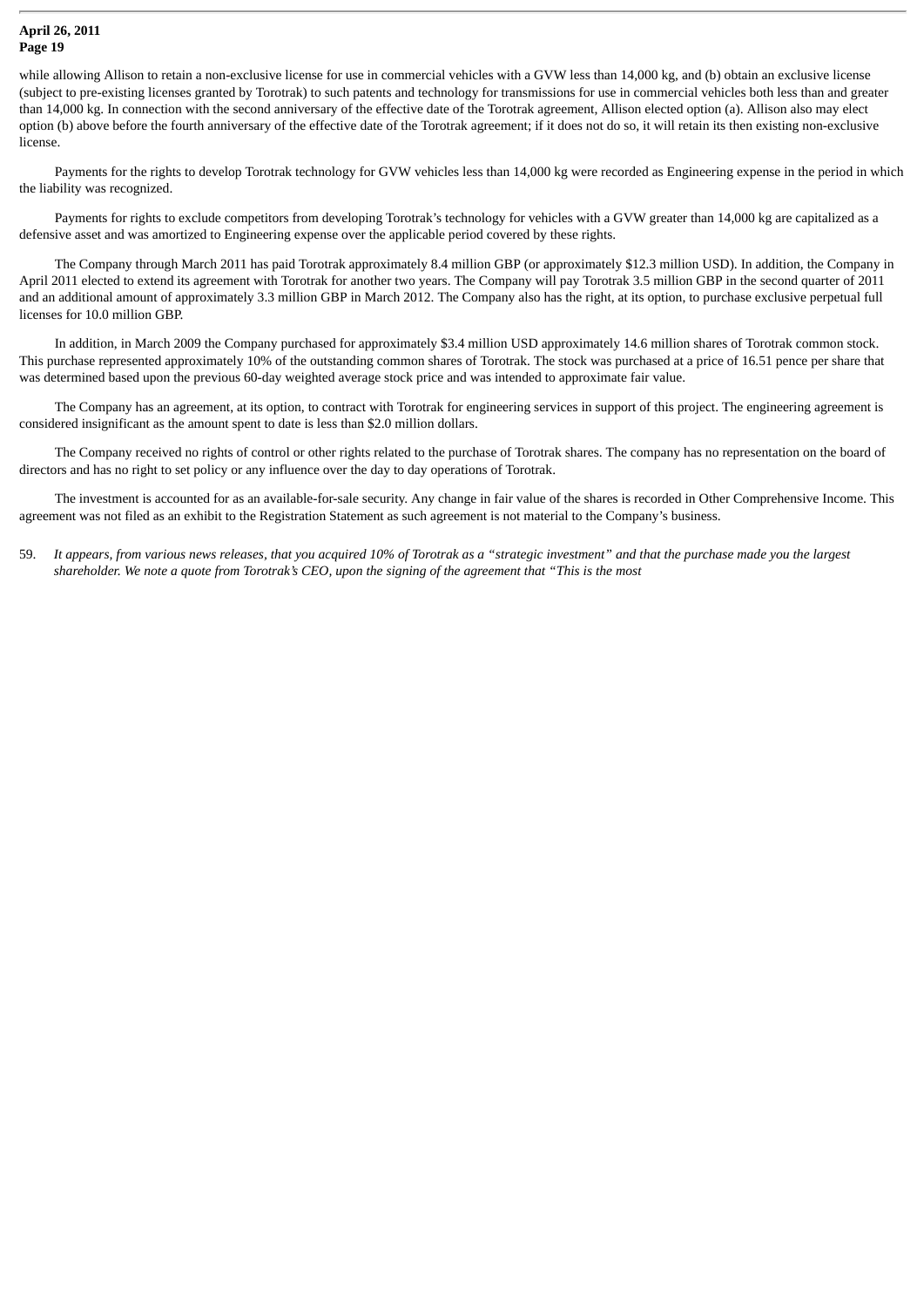*significant endorsement of our technology thus far . . ." The CEO also described the agreement as a major coup at a difficult time for manufacturers and component suppliers. In view of these factors and the shared technological endeavors, please tell us why you do not account for the investment in Torotrak using the equity method of accounting. Address each of the criteria set forth in ASC 323-10-15-6 in your response.*

*Response:* Determining whether an investor has the ability to exert significant influence is a matter of judgment and depends on an evaluation of all relevant facts and circumstances, including the level of the ownership interest and for example, representation on the board of directors of the investee. In order to determine if the Company should apply the equity method of accounting to our investment in Torotrak, a company that has been in existence since 1988, the Company considered its ownership percentage as well as the criteria set forth in ASC 323-10-15-6. At the Staff's request, the Company has provided its observations on each of the criteria set forth in ASC 323-10-15-6 below.

## *a. Representation on the board of directors*

The board of directors of Torotrak comprises a non-executive chairman, three executive directors and two non-executive directors. The Company has no representation on or ability to influence the selection of Torotrak's board of directors. The board has reserved specific responsibilities to itself including:

- Setting strategy and approving annual budgets
- Reviewing financial and operational performance
- Approving policies for controls and risk management
- Approving major capital expenditures, disposals and major business developments
- Reviewing the health & safety policy and performance of the Company
- Approving appointments to the Board and the position of Company Secretary
- Approving policies relating to directors' remuneration and the severance of directors' contracts

## *b. Participation in policy-making processes*

The board of directors and management of Torotrak are responsible for the policy-making processes of Torotrak. The Company does not participate in any Torotrak policy-making processes.

# *c. Material intra-entity transactions*

During its fiscal year ended March 31, 2010 and six-month period ended September 30, 2010; Torotrak derived 82% and 58% of its revenue from the Company, respectively. All of the activities between the two parties are transacted at arm's length. Moreover, the Company notes Torotrak has publicly disclosed in its 2010 Annual Report that it has other licensees and expects to and does currently generate revenue from other customers. On page 10 of its 2010 Annual Report, Torotrak states that "We have secured a number of key licensees who have committed to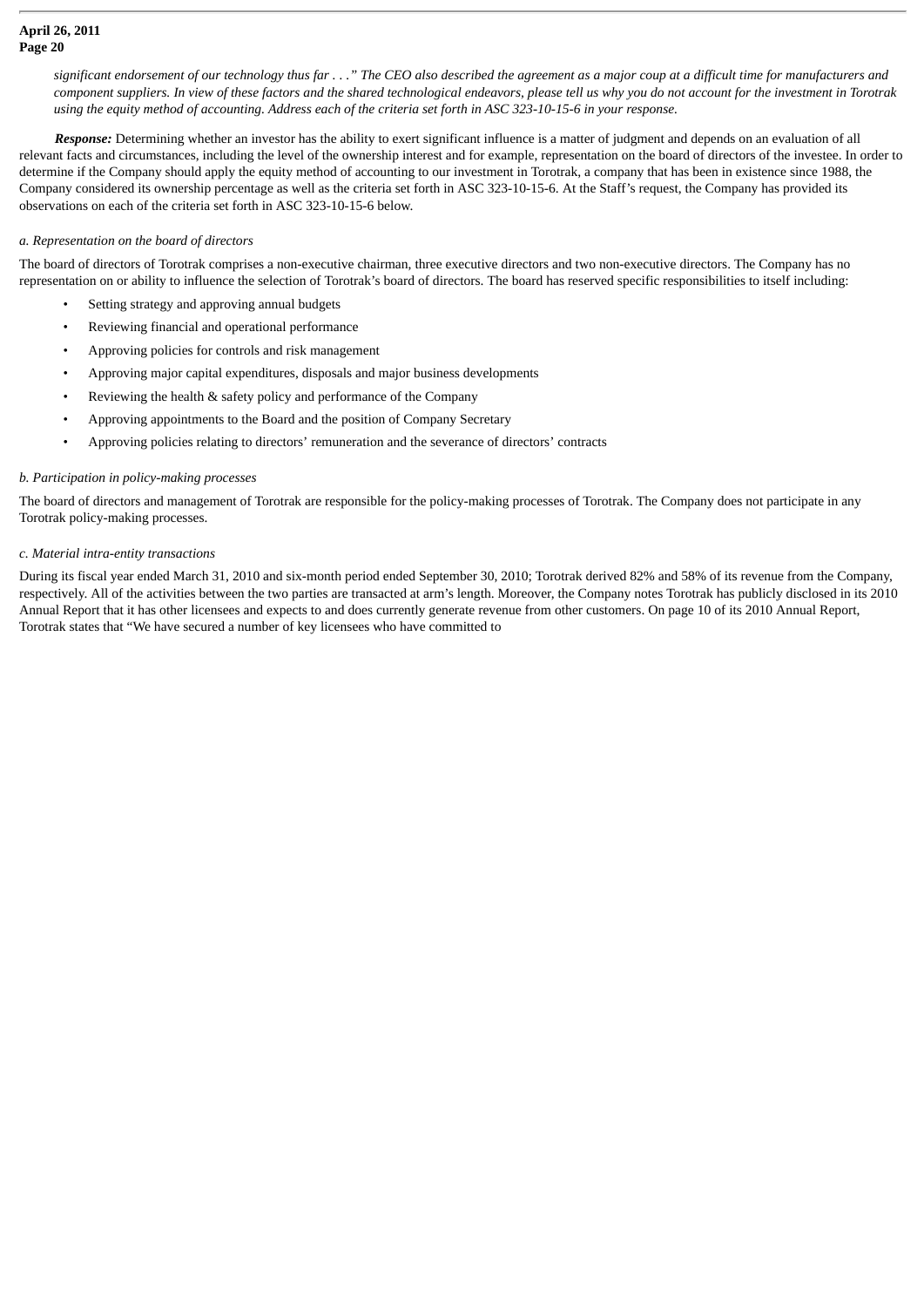material programmes with Torotrak...". Torotrak's technology can be incorporated into different platforms for other customers. While Torotrak derived a substantial portion of its recent total revenue from the Company, the Company does not believe that the revenue derived by Torotrak from the Company results in our ability to exercise significant influence over Torotrak.

# *d. Interchange of managerial personnel*

The Company does not have any ability to appoint Torotrak's managerial personnel. Also, there is no sharing or interchange of managerial personnel between the Company and Torotrak.

# *e. Technological dependency*

Torotrak is not technologically dependent on the Company. Torotrak has its own technology and engineers.

# *f. Extent of ownership by an investor in relation to the concentration of other shareholdings*

According to Torotrak's website, the companies detailed in the table below own substantial shareholdings in Torotrak:

| Company name                            | <b>Shares</b> | Percentage |
|-----------------------------------------|---------------|------------|
| Allison Transmission, Inc.              | 14,608,290    | 9.03       |
| Barclays Group plc                      | 14.410.510    | 8.91       |
| L R Nominees Limited                    | 11,202,665    | 6.93       |
| Majedie Asset Management Limited        | 8.989.200     | 5.56       |
| TD Waterhouse Nominees (Europe) Limited | 8,541,211     | 5.28       |

The Company's ownership percentage is well below the 20% "rebuttable presumption of significant influence" threshold (ASC 323-10-15-8). As noted above, there are a number of other significant shareholders with substantial share ownership in Torotrak.

After evaluating all considerations noted above, the Company has concluded that it does not have the ability to exercise significant influence over the operating and financial policies of Torotrak, and therefore, should not apply the equity method of accounting.

## Note 8 — Derivatives, page F-25

<sup>60.</sup> *Please explain why collateral qualifies as a current asset. Also, please tell us how the amount of the additional collateral of \$41.9 million was determined at December 31,*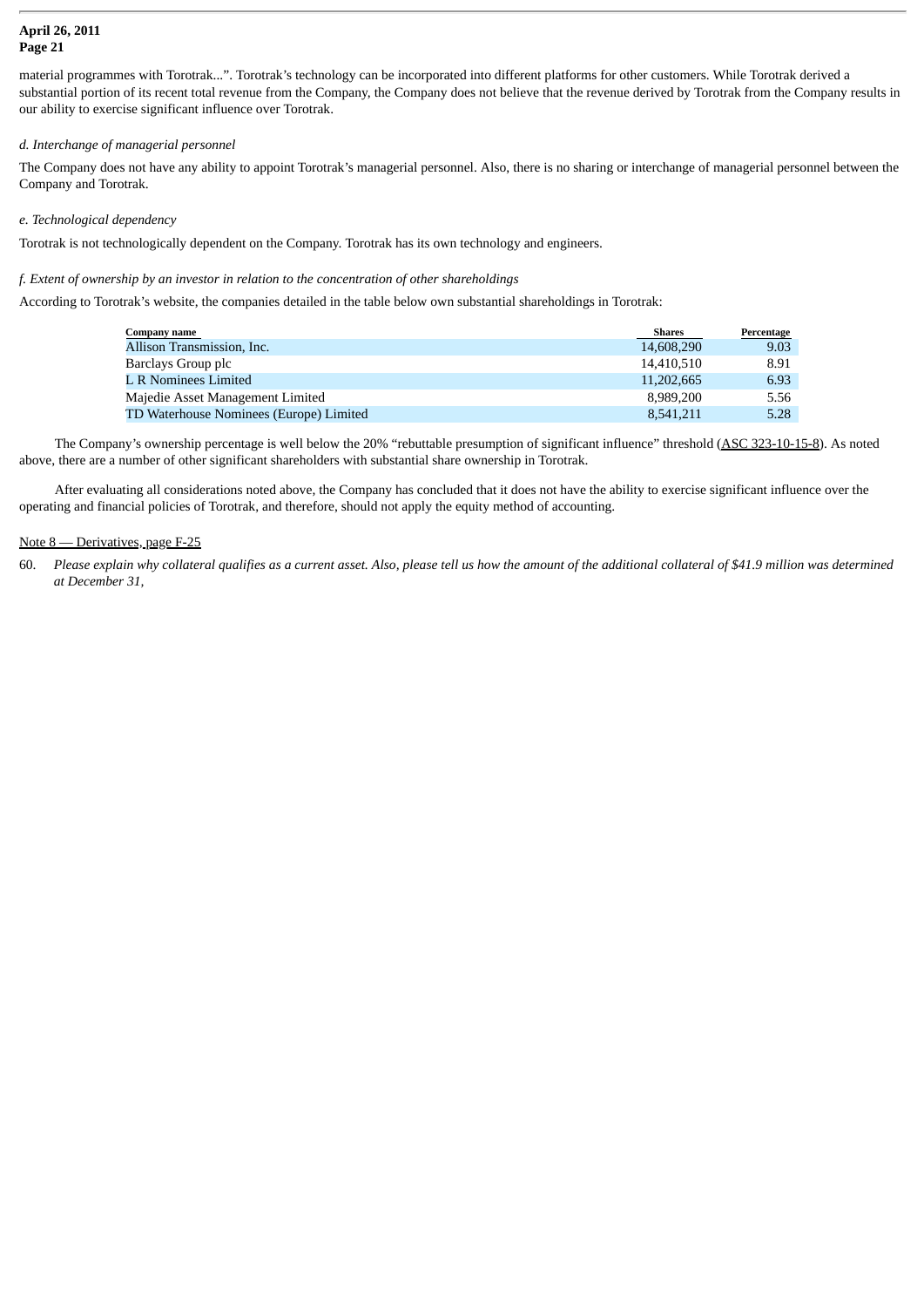*2010. Describe, in expanded detail, how LIBOR levels can and/or have impacted collateral requirements.*

*Response:* As stated in our response to Comment 49, the Company is required to post \$2.0 million independent collateral for the entire duration of the arrangement; accordingly, the Company has classified this amount as a non-current asset. The Company is also required to post additional collateral beyond our independent collateral requirement as the LIBOR interest rate curve shifts downward. The Company's additional collateral posting requirement generally increases when the LIBOR interest rate curve shifts downward. Conversely, the Company's additional collateral posting requirement generally decreases when the LIBOR interest rate curve shifts upward and the applicable amount of posted collateral is returned to the Company.

The Company has classified the additional collateral amount of \$41.9 million as of December 31, 2010, as a current asset because the balance is subject to change on a daily basis based on the collateral posting requirements and could potentially reverse entirely in the short term depending on the movement in the LIBOR interest rate curve. As of March 31, 2011, the collateral balance has decreased by \$3.6 million from December 31, 2010.

### Note 9 — Product Warranty Liabilities, page F-25

61. *We note from your disclosure on page 11-5 that you believe you have satisfied Rule 12-09 of Regulation S-X related to valuation and qualifying accounts through footnote disclosure and therefore have not presented separate schedules. Your table here appears to present the information required for two fiscal years. Please note that Rule 5-04 of Regulation S-X requires such information for each year an income statement is presented. As such, please revise your table to include the roll forward for fiscal 2008, and ensure other footnotes that are meant to satisfy Rule 12-09, such as the roll forward of the valuation allowance presented on page F-38, include information for each period an income statement is presented.*

*Response:* The Company has revised the disclosure on pages F-25 and F-38 to include the roll forward of our warranty reserve and tax valuation allowance account for fiscal year 2008.

#### 62. *Please tell us how, during a period of increased net sales, warranties issued during the period decreased significantly.*

*Response:* The Company respectfully submits that the decrease in new warranties issued during 2010 was primarily driven by the end of the extended coverage program for new Dual Power Inverter Module ("DPIM") units. The Company ceased offering the DPIM extended coverage program in November 2009 when it started shipping a reengineered DPIM unit. New DPIM units shipped and sold in 2010 were not covered by the extended coverage program. The increase in the warranty liability related to the extended coverage programs for DPIM units in 2010 and 2009 was \$0.0 million and \$34.2 million, respectively.

63. *Please revise your disclosure here to indicate the material components of "Net adjustments to liability." We assume that the \$22.7 million reduction in DIPM liability is*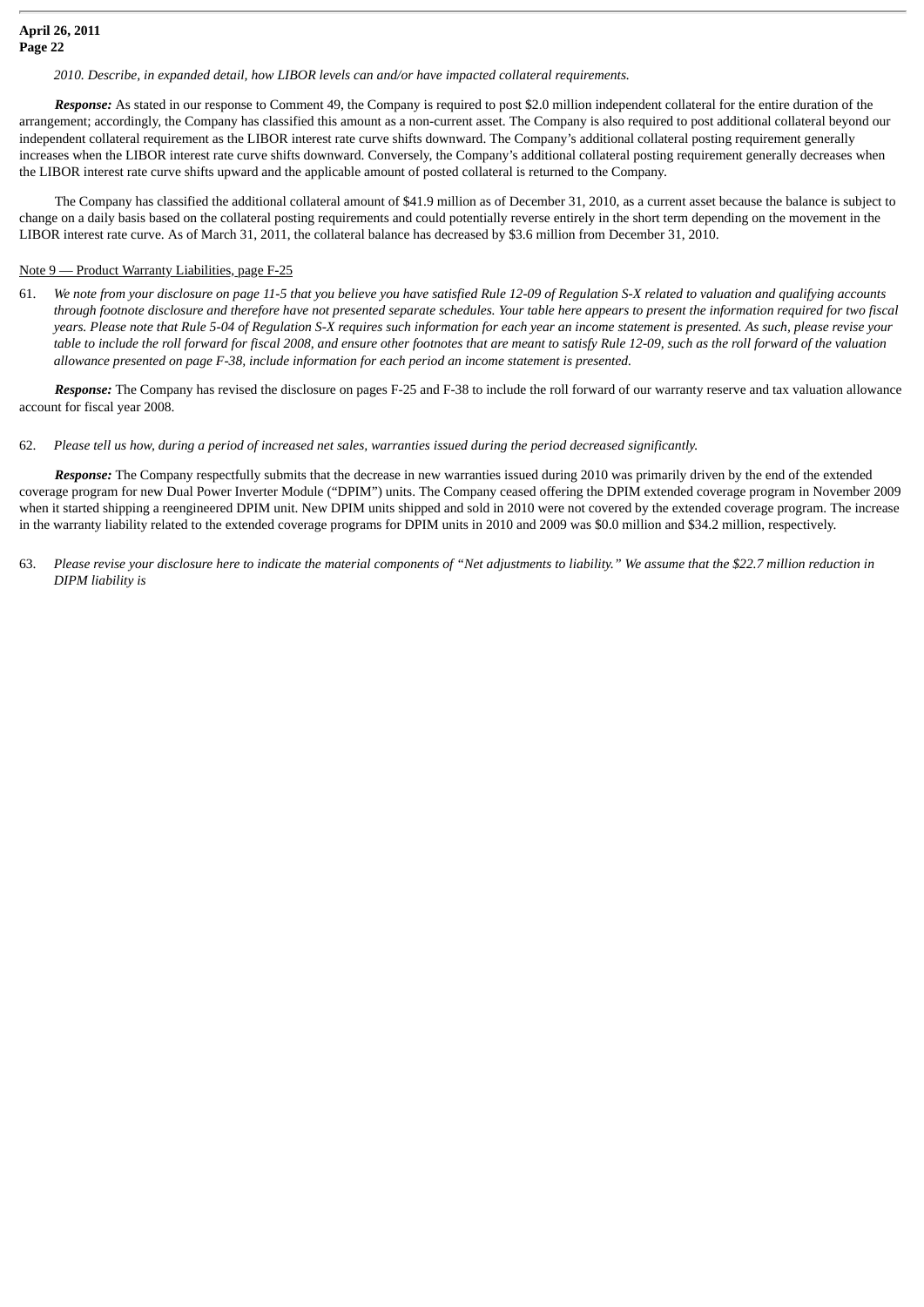*included in the \$35.5 million reduction. If our understanding is not correct, please also tell us where the \$22.7 million reduction has been considered.*

*Response:* The Company has revised the disclosure on page F-25 to indicate the material components of the Net adjustments to liability of \$35.5 million. The DPIM adjustment (\$22.7 million) as noted on page F-25 is part of the \$35.5 million net adjustment to liability. The remaining \$12.8 million represents adjustments to the liability resulting from improved warranty claims data and field experience across multiple product platforms.

64. *As a related matter, please tell us how the \$22.7 million discussed here relates to the \$11.4 million elimination discussed under "Selling, general, and administrative expenses" on page 49.*

*Response:* The Company notes the Staff's comment regarding the \$22.7 million discussed in product warranty liabilities and how it relates to the \$11.4 million elimination discussed under Selling, general and administrative expenses on page 49. Below is the Company's discussion of the relationship between the two amounts.

The \$22.7 million reduction in warranty reserve in 2010 was a result of a change in the Company's estimated historical liability rates associated with the extended special coverage for the DPIM. This change in estimate resulted from the Company's ongoing analysis of the underlying warranty claims activity and the improvement in the claims data associated with DPIM product failures. The favorability associated with this change in estimate was substantially offset by a reduction in the associated receivable from General Motors ("GM") as per the 2007 Asset Purchase Agreement.

The \$11.4 million reduction identified in the selling, general and administrative expense comparison between years 2010 and 2009 results from the elimination of the Company's one-third share of the 2009 DPIM special coverage expense associated with product shipments during 2009 with the other twothirds or \$22.8 million being charged to GM. As stated in the Company's response to Comment 63, following 2009, the Company no longer offered the extended special coverage on DPIM.

#### Note 10 — Other Income, net, page F-26

65. *We note from your disclosure here and from your policy note on page F-9 that you have recognized \$13.8 million expense reimbursements under the costshare grant program funded by the American Recovery and Reinvestment Act for the development of hybrid- propulsion system manufacturing capacity in the U.S. as Other Income since inception of the program. Please tell us how you determined the amount to be recognized and why you recorded the amount as non-operating income.*

*Response:* The Company notes the Staff's comments regarding the Department of Energy grant and has added additional comments below to clarify how the Company determines the amount to be recognized and the rationale for recording the amounts in other income, net.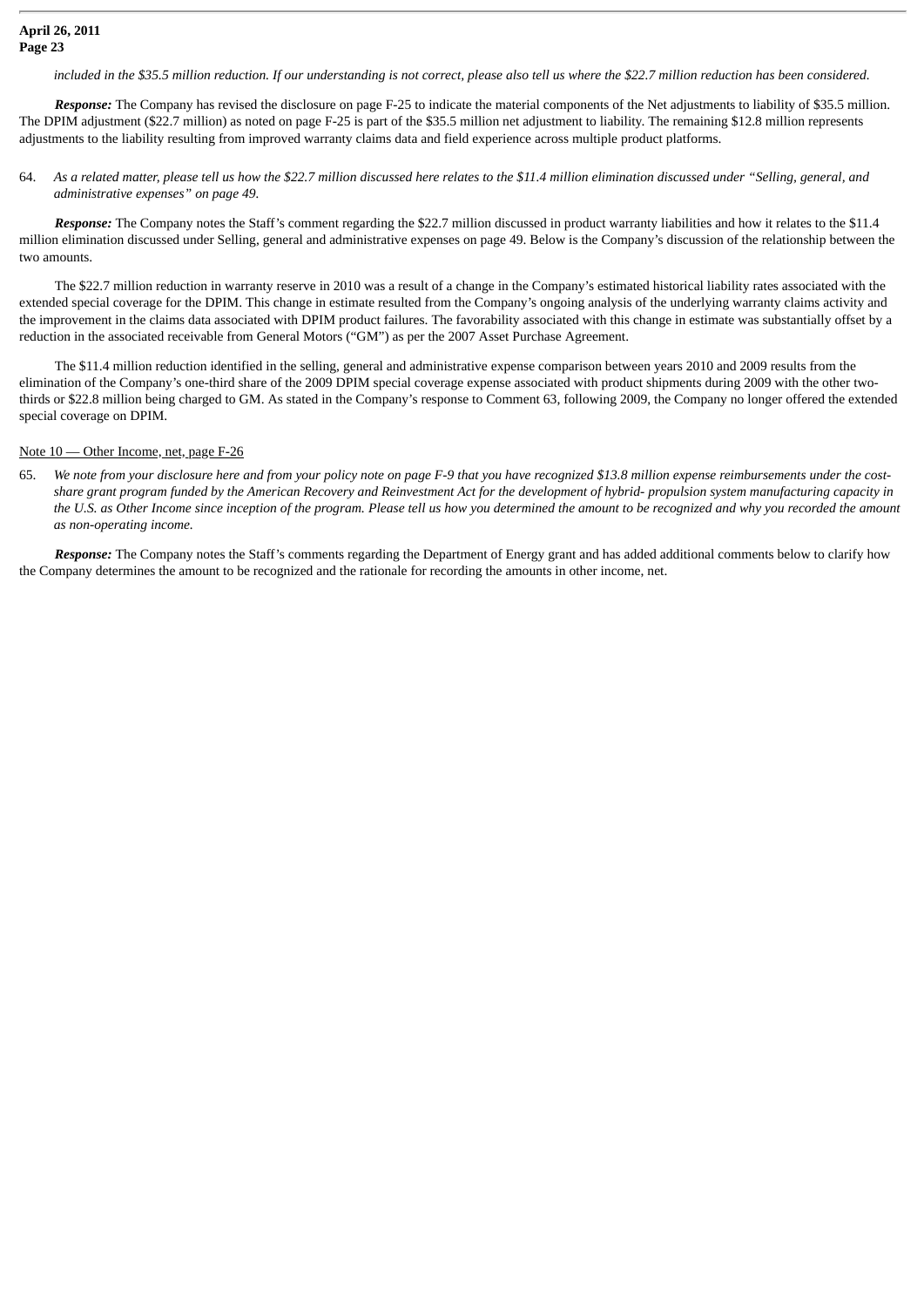The grant received from the Department of Energy for the development and manufacture of hybrid propulsion systems was for \$62.8 million. The grant was established to fund, on a 50/50 cost sharing basis, expenditures for engineering development and investments in manufacturing processes and facilities to manufacture hybrid propulsion systems in the United States. Costs covered under the grant include engineering development work on the hybrid propulsion systems, manufacturing engineering work related to establishing applicable manufacturing processes and expenditures related to manufacturing equipment and facilities for the production of hybrid propulsion systems. Amounts earned for the allowable expenses incurred are credited to other income, net while amounts earned for capital expenditures are credited against the gross basis of the capital asset.

The Company was unable to identify applicable US GAAP guidance for accounting for government grants. In absence of targeted guidance under US GAAP, the Company referenced the guidance under the International Financial Reporting Standards ("IFRS") to determine and support our accounting conclusions. IAS 20 Accounting for Government Grants and Disclosure of Government Assistance provides guidance on recognizing, measuring and disclosing government grants and disclosing other forms of government assistance. The guidance provides for the classification of grant monies received as either an operating expense offsetting expenses incurred or other income, net.

It is the Company's belief that recording grant proceeds in other income, net provides the reader a robust understanding of costs required by the company to develop future new product programs that may not receive grant funding, as well as recognizes that grant income is not expected to be a normal or recurring part of the Company's operating income.

66. *As a related matter, please revise your discussion of the Grant Program to indicate the total availability under such program, and how allowable expenses are determined.*

*Response:* The Company has revised the disclosure on page F-26 to identify the amount (\$62.8 million) of the grant that was awarded under the program and the process for determining allowable expenses.

## Note 14 — Income Taxes, page F-45

67. *Please reconcile the valuation allowance provision of \$24.1 million as listed in your rate reconciliation with the \$35.4 million in additions to the valuation allowance as listed in the table on page F-38.*

*Response:* The Company respectfully submits that the difference between the valuation allowance provision of \$24.1 million as listed in the Company's rate reconciliation and the \$35.4 million in additions to the valuation allowance as listed in the table on page F-38 is the amount of valuation allowance provision attributable to items recorded in other comprehensive income, which do not impact the Company's rate reconciliation.